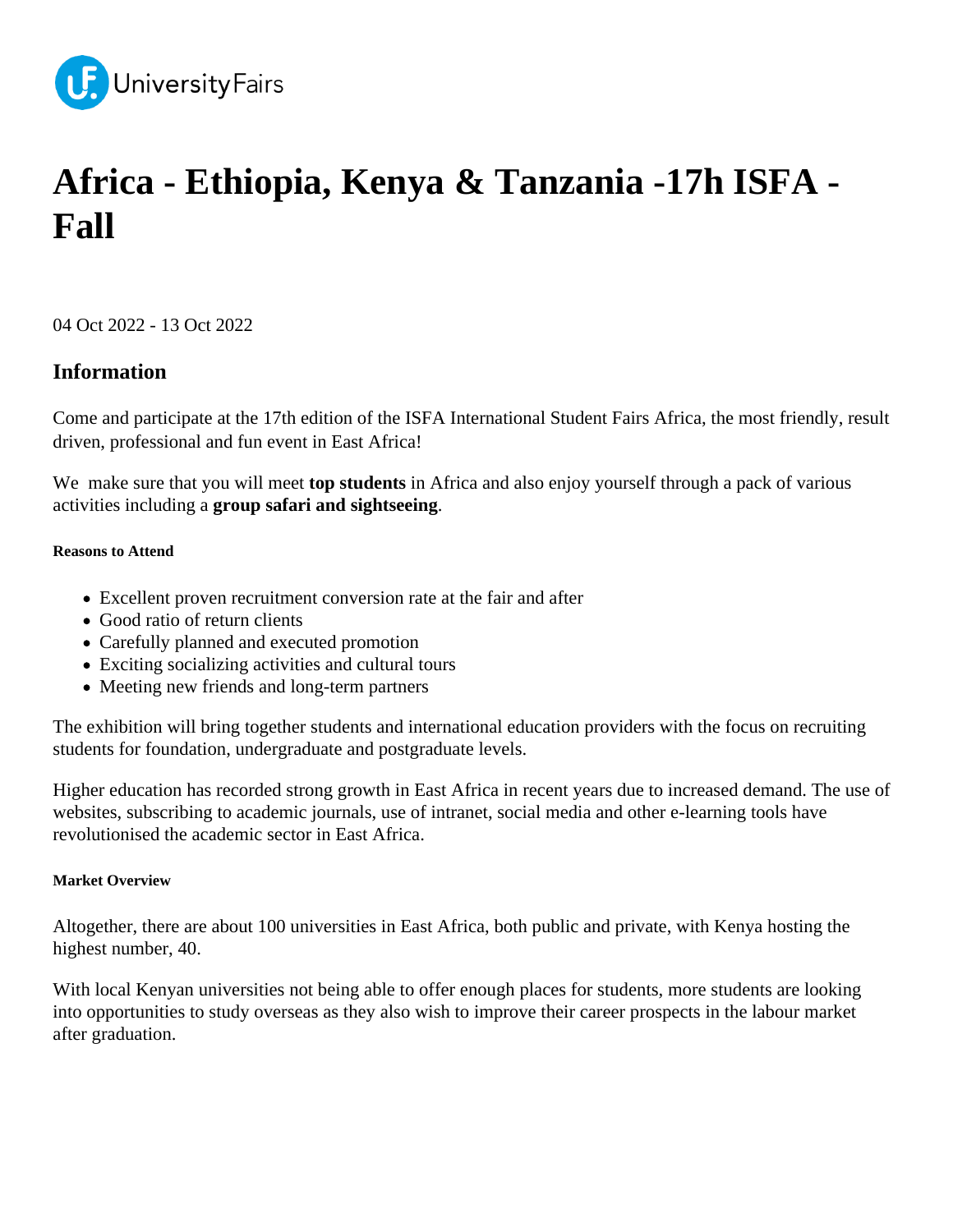According to University World News, 57% of 1,044 Kenyan students polled in the recent survey said that they would prefer to study in a foreign university than a local one. The number of Kenyans issued with student visa has been on the rise in recent years according to government statistics.

An increase in Kenyan schools offering A-Levels and International Baccalaureate naturally increased the number of students willing to study abroad. Those ones who obtained the Kenya Certificate of Secondary Education (KCSE) can still apply to foreign universities but most of such students choose to go for Access Courses abroad.

In the past decade Tanzania's public universities have witnessed rapid growth in enrolment. There are nearly public and private universities in Tanzania. Demand for higher education is large with an estimated student population of 15,000.

According to a recent report from the Tanzania Education Sector Analysis, emphasis has been put on higher education, to adequately meet the growing demand from secondary school leavers and produce skills relevar current and future economic growth. University enrolment has grown at an average annual rate of 30% over 2005-09.

## Fair Outline

Main areas are undergraduate courses and postgraduate courses with a visible increase in interest for professional qualifications. Many foreign universities attract Kenyan students for access and foundation cours in marketing, business, management and IT.

The main subject areas are: business and finance, medicine and related sciences, IT, engineering, hotel management, humanities, law, science, MBA, and distant learning.

This year, ISFA are also donating to th[e Mara Meru Cheetah](http://marameru.org/) project, if you would like to donate 5 Euros from your booking towards the charity, please mention this in the comments section of your invoice.

Visitor numbers :

## Addis Ababa 1,000

| <b>Primary School</b>              |                            | % Undergraduate 36% Professional Training 5% |     |
|------------------------------------|----------------------------|----------------------------------------------|-----|
| High School                        | % Postgraduate 32% Careers |                                              | %   |
| Further / Vocational 10% Languages |                            | % Other                                      | .5% |
| Foundation / Prep 16%              |                            |                                              |     |

## Nairobi 1,200

| <b>Primary School</b>              |                            | % Undergraduate 35% Professional Training 5% |      |
|------------------------------------|----------------------------|----------------------------------------------|------|
| High School                        | % Postgraduate 30% Careers |                                              | 5%   |
| Further / Vocational 10% Languages |                            | % Other                                      | $\%$ |
| Foundation / Prep 15%              |                            |                                              |      |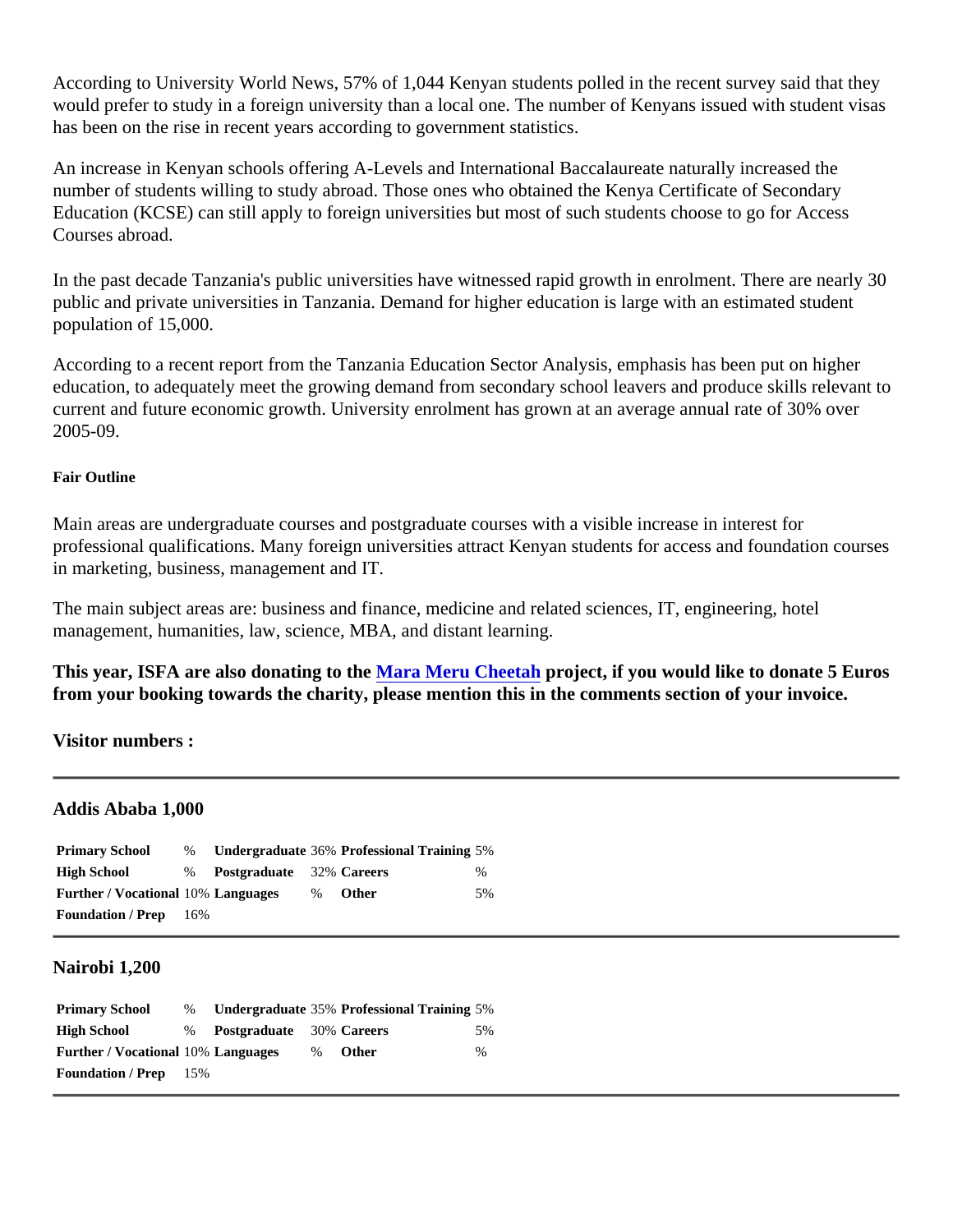## **Mombasa 800**

| <b>Primary School</b>                     | $\%$ |                                 |      | Undergraduate 36% Professional Training 6% |      |
|-------------------------------------------|------|---------------------------------|------|--------------------------------------------|------|
| <b>High School</b>                        | $\%$ | <b>Postgraduate</b> 29% Careers |      |                                            | $\%$ |
| <b>Further / Vocational 10% Languages</b> |      |                                 | $\%$ | <b>Other</b>                               | 4%   |
| <b>Foundation / Prep</b>                  | 14%  |                                 |      |                                            |      |

## **Dar Es Salaam 1,000**

| <b>Primary School</b>                     | $\%$ |                                 |      | Undergraduate 36% Professional Training 5% |      |
|-------------------------------------------|------|---------------------------------|------|--------------------------------------------|------|
| <b>High School</b>                        | $\%$ | <b>Postgraduate</b> 32% Careers |      |                                            | $\%$ |
| <b>Further / Vocational 10% Languages</b> |      |                                 | $\%$ | Other                                      | .5%  |
| <b>Foundation / Prep</b>                  | 16%  |                                 |      |                                            |      |

## **Exhibitors**

#### **Who should attend**

Universities Summer schools Student service providers Publishers Professional bodies Language schools Hotel management schools Government bodies Gap year organisations Funding & scholarship providers Education agencies Colleges Business schools Boarding schools

## Levels & amp Subjects

### **Academic Levels**

- Professional training
- Language learning
- Secondary education (boarding)
- Further education & vocational
- Foundation (Preparatory)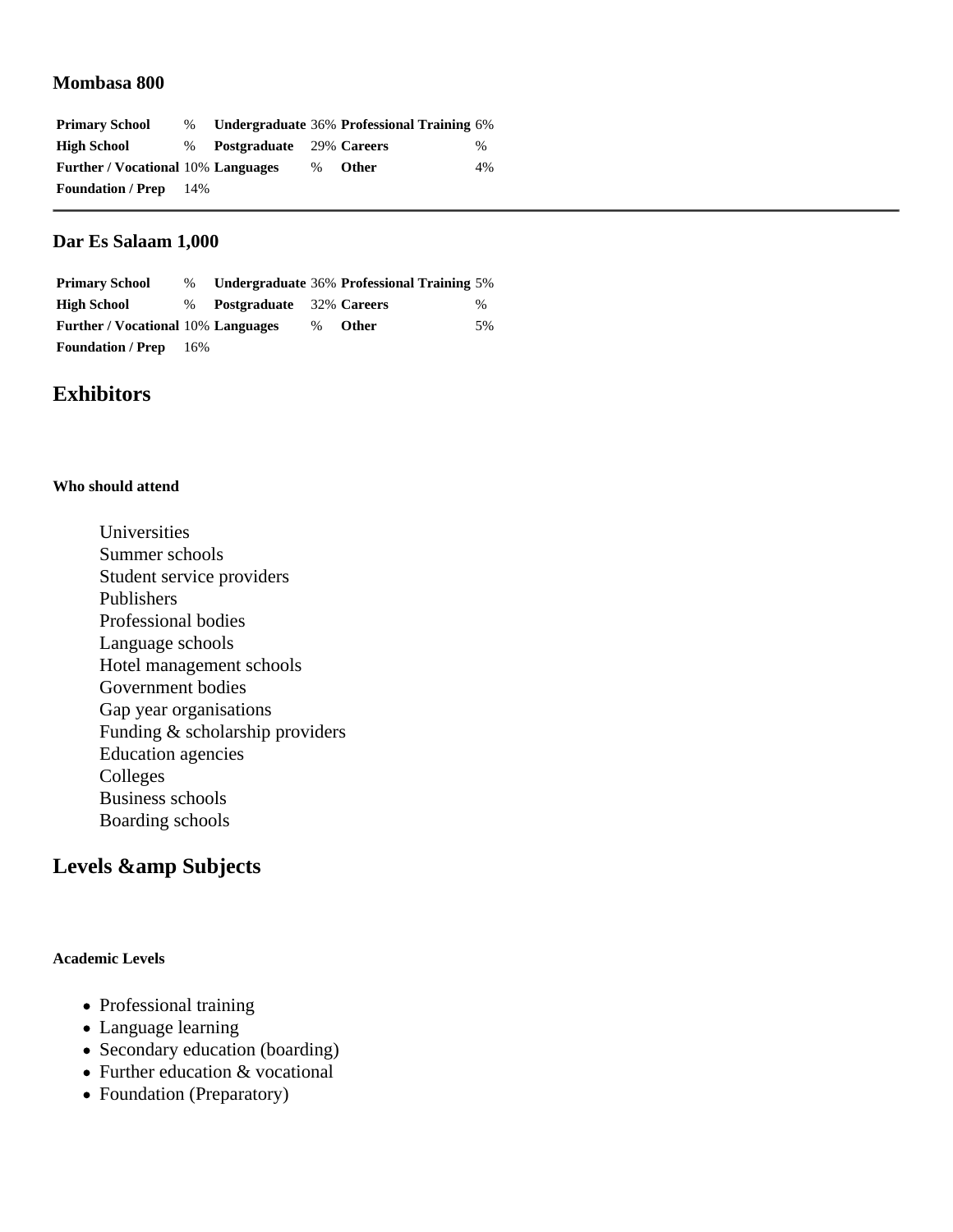- Undergraduate (Bachelors)
- Postgraduate (Masters, MBA, LLM, Dip, PhD)

Subject Areas

- Visual & creative arts
- Tourism, leisure & hospitality
- Social science
- Science
- Retailing & marketing
- Mathematics
- Law & LLM
- Languages
- Humanities
- Health & medicine
- Engineering
- Education & teaching
- Economics
- Computer science & IT
- Business, MBA & management
- Architecture, construction, building & surveying
- Accountancy, finance & insurance

## Prices & Booking

## SPECIAL OFFERS ON THIS FAIR

- Three cities 10% until 01-11-2022
- Four cities 15% until 01-11-2022
- Early Bird Discount 5% until 01-07-2022
- Two cities Discount 5% until 01-11-2022

Addis Ababa 04 Oct 2022 - 05 Oct 2022

TBC

• Working Space €1825.0 €1733.7[5 Book Now](https://universityfairs.com/fair/africa-ethiopia-kenya-tanzania-17h-isfa-fall?date=12973#booking)

Nairobi 07 Oct 2022 - 08 Oct 2022

Golden Tulip Canana

• Working Space <del>€2690.0</del>€2555.5 [Book Now](https://universityfairs.com/fair/africa-ethiopia-kenya-tanzania-17h-isfa-fall?date=12974#booking)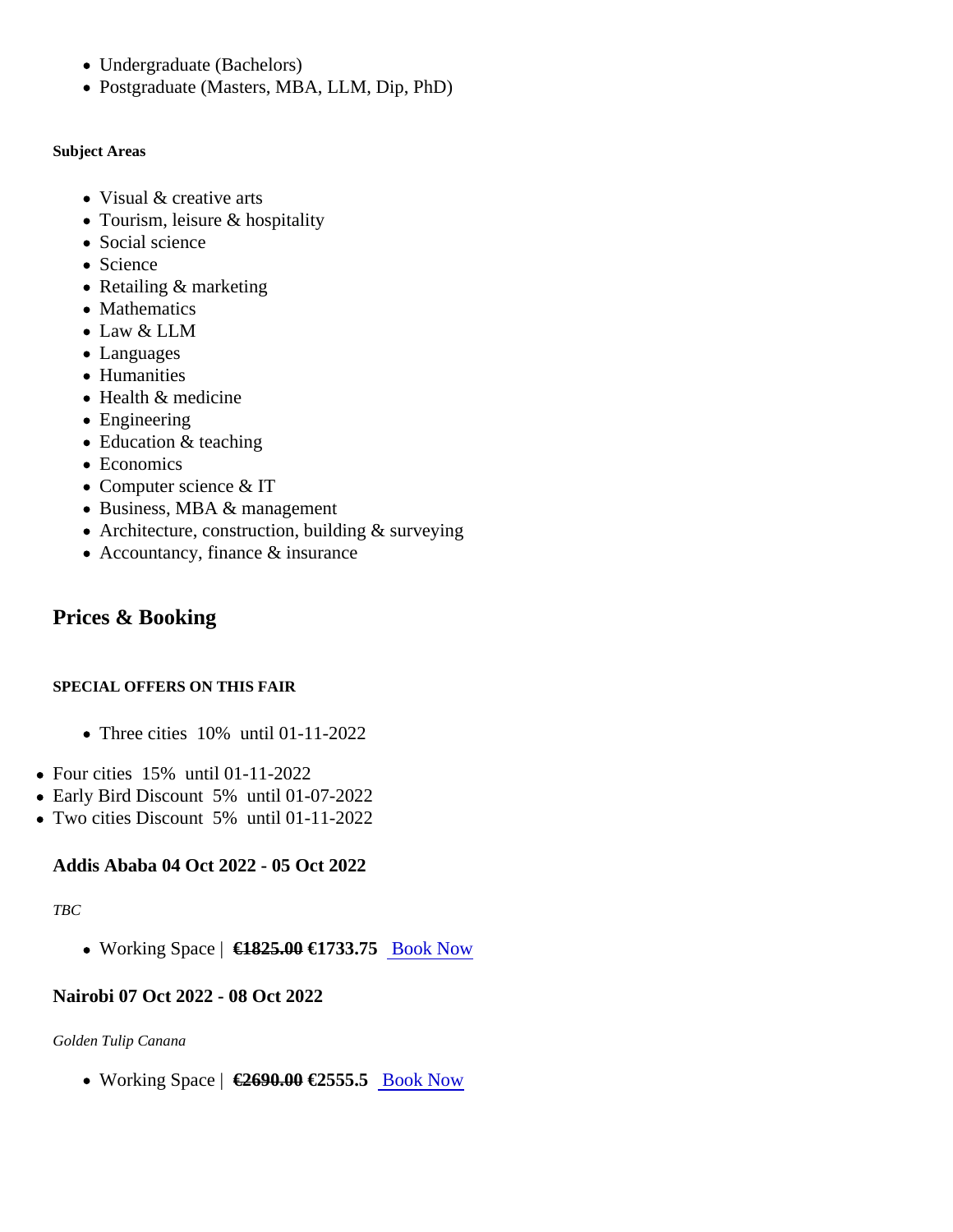## Mombasa 11 Oct 2022

Bliss hotel

• Working Space <del>€1825.0</del>€1733.7[5 Book Now](https://universityfairs.com/fair/africa-ethiopia-kenya-tanzania-17h-isfa-fall?date=12975#booking)

Dar Es Salaam 13 Oct 2022

Onomo Hotel

• Working Space <del>(</del>€2690.00€2555.5 [Book Now](https://universityfairs.com/fair/africa-ethiopia-kenya-tanzania-17h-isfa-fall?date=12972#booking)

[BOOK FULL TOUR](https://universityfairs.com/bookTour?id=12655)

# Hong Kong International Education Fair - Summer

02 Jul 2022 - 03 Jul 2022

Information

Hong Kong International Student Fair has become the most popular and informative education event in Hong Kong since its debut in 2004. The large-scale and well-found study resources exchange platform favors this event to be the most popular summer Expo of its kind in the city.

Reasons to Attend

The fair is well-positioned to continue delivering rich information exposures and timely preparation for candidate's and parents in tandem with the release<sup>st</sup> HKDSE and HKAL results.

In 2019, over 20,000 visitors and 400 education providers from 20 countries and regions (Hong Kong, China, the U.K., the U.S.A., Australia, New Zealand, Canada, Switzerland and Japan), gathered to provide students with the latest career-oriented programs and academic courses. A wide spectrum of learning programs in diplomas, higher diplomas, associate degrees, bachelor degrees, master degrees, and vocational training will available.

Market Overview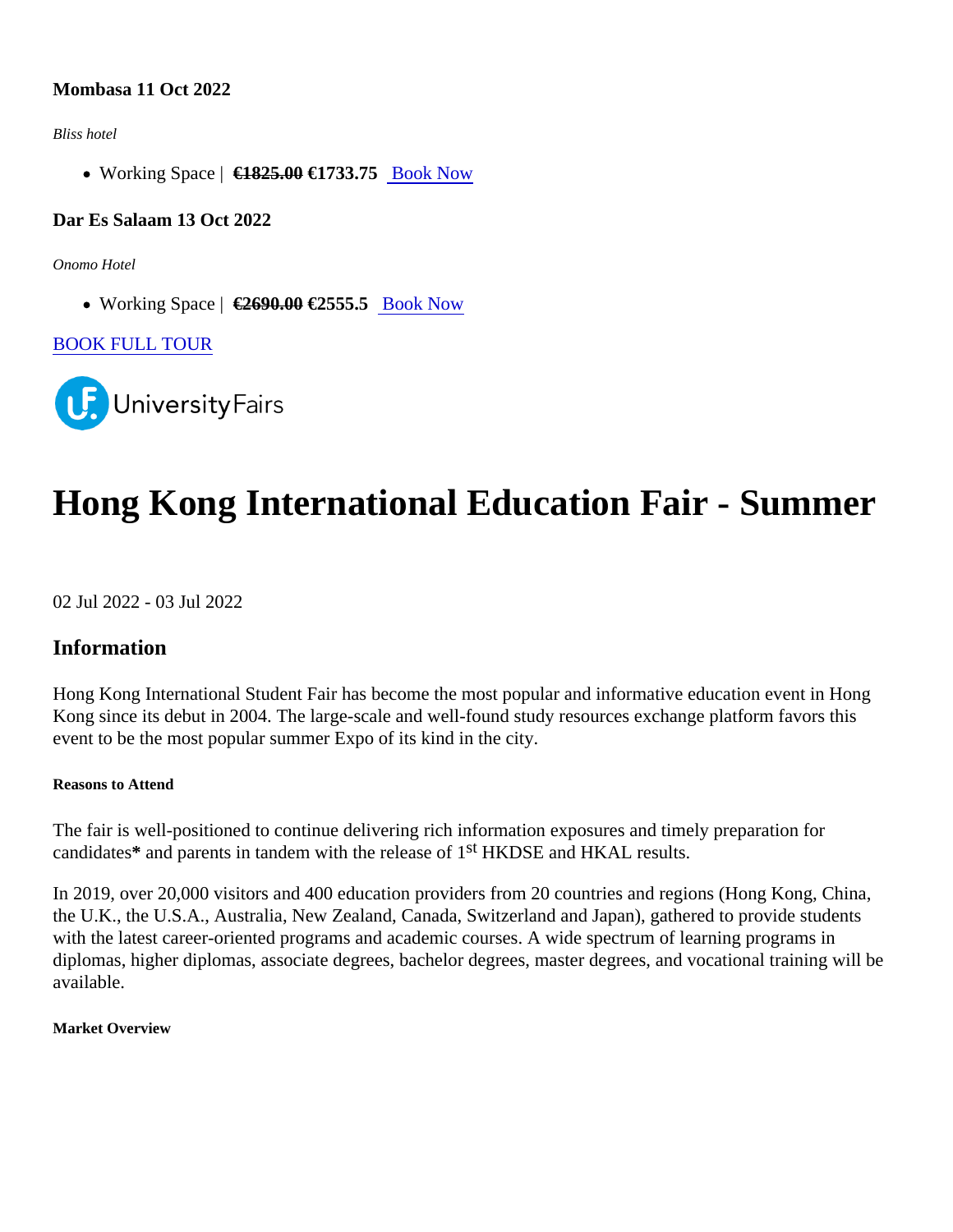Hong Kong is a Special Administrative Region of the People's Republic of China and has a population of 7 million people. It is a dynamic market environment, now being influenced positively by major educationreforms and changes to the academic structure being phased in between 2009 and 2012.

There is a well-established tradition among Hong Kong families of sending their children to study overseas. According to a Thematic Household Survey Report on 'Hong Kong students studying outside Hong Kong', by the Census and Statistics Department in December 2010, there were 66,700 people aged 25 and below who intended to study outside Hong Kong in the next five years.

## **Fair Outline**

The Hong Kong fair is widely supported by various youth organizations and associations, educational professions, and media parties. To cope with challenges in a highly competitive knowledge-based community, we aspire to stride across the transitional period of 3.3.4. an education system with students, encourage them to pursue a promising future with a global vision through whole-person education.

Event Highlights:

- Over 200 local and overseas educational institutions enroll students on-site
- Various associate degrees and diplomas open for application
- Over 30 seminars cover details of various studies information and training
- Career-oriented curriculum
- Prizes for daily lucky draw winners

\*Keen Competition in 2012 Public Examinations:

- 1st HKDSE 77,000 candidates strive for merely 15,000 4-year curriculum vacancies among local universities
- HK A-Level 36,000 candidates strive for merely 15,000 3-year curriculum vacancies among local universities

## **Further Exhibition Information**

More information about this leading student recruitment exhibition can be found by contacting us directly.

## **Visitor numbers :**

## **Hong Kong 7,000**

| <b>Primary School</b>                     |      |                           |      | 10% Undergraduate 80% Professional Training % |     |
|-------------------------------------------|------|---------------------------|------|-----------------------------------------------|-----|
| <b>High School</b>                        |      | % Postgraduate 5% Careers |      |                                               | .5% |
| <b>Further / Vocational 10% Languages</b> |      |                           | $\%$ | <b>Other</b>                                  | %   |
| <b>Foundation / Prep</b>                  | $\%$ |                           |      |                                               |     |

# **Exhibitors**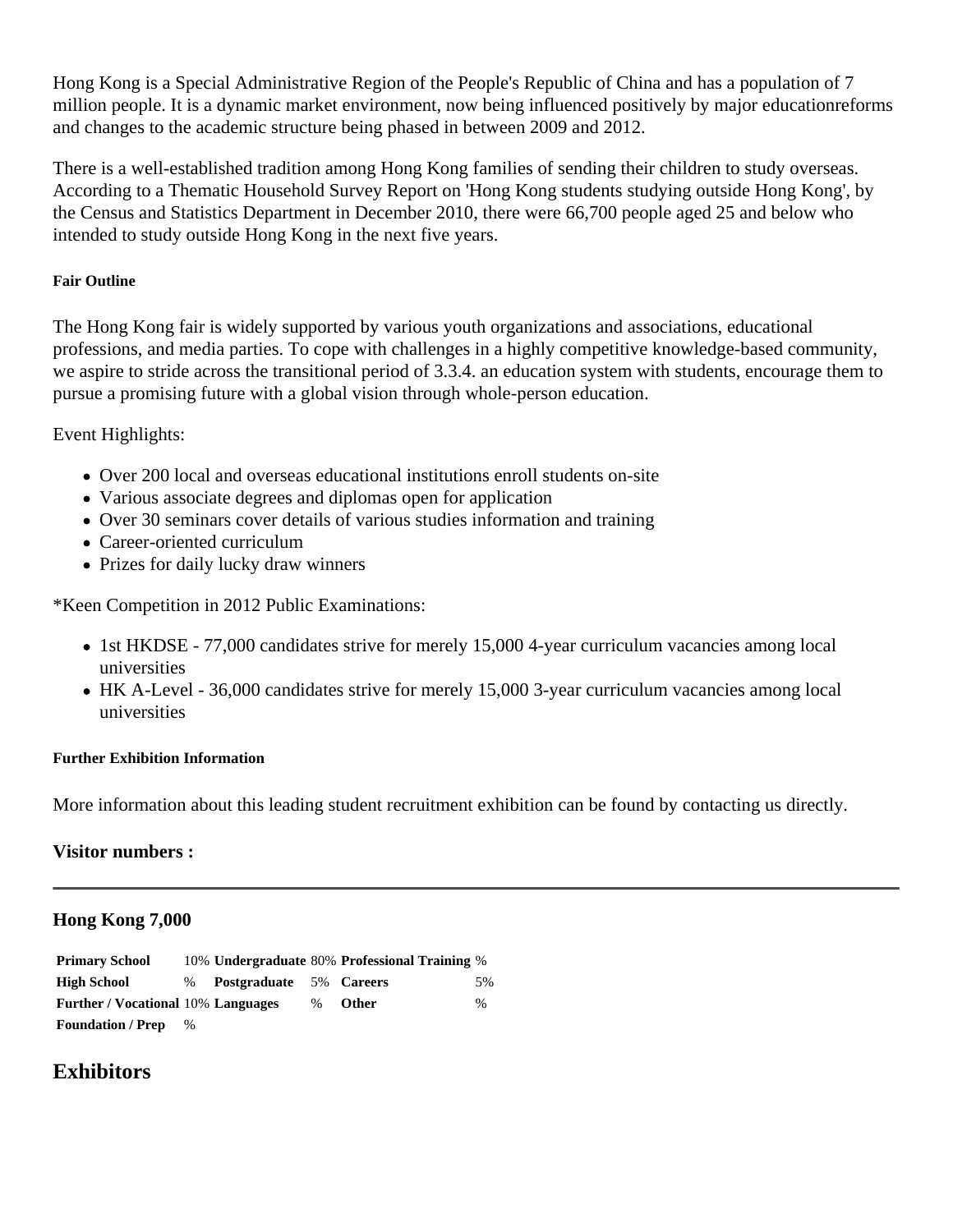#### **Who should attend**

Boarding schools Business schools Colleges Education agencies Equipment suppliers Funding & scholarship providers Gap year organisations Government bodies Hotel management schools Language schools Primary schools Professional bodies Publishers Student service providers Summer schools Universities

## Levels & amp Subjects

### **Academic Levels**

- Postgraduate (Masters, MBA, LLM, Dip, PhD)
- Undergraduate (Bachelors)
- Foundation (Preparatory)
- Further education & vocational
- Secondary education (boarding)
- Language learning
- Professional training

### **Subject Areas**

- Accountancy, finance & insurance
- Architecture, construction, building & surveying
- Business, MBA & management
- Computer science & IT
- Economics
- Education & teaching
- Engineering
- $\bullet$  Health  $\&$  medicine
- Humanities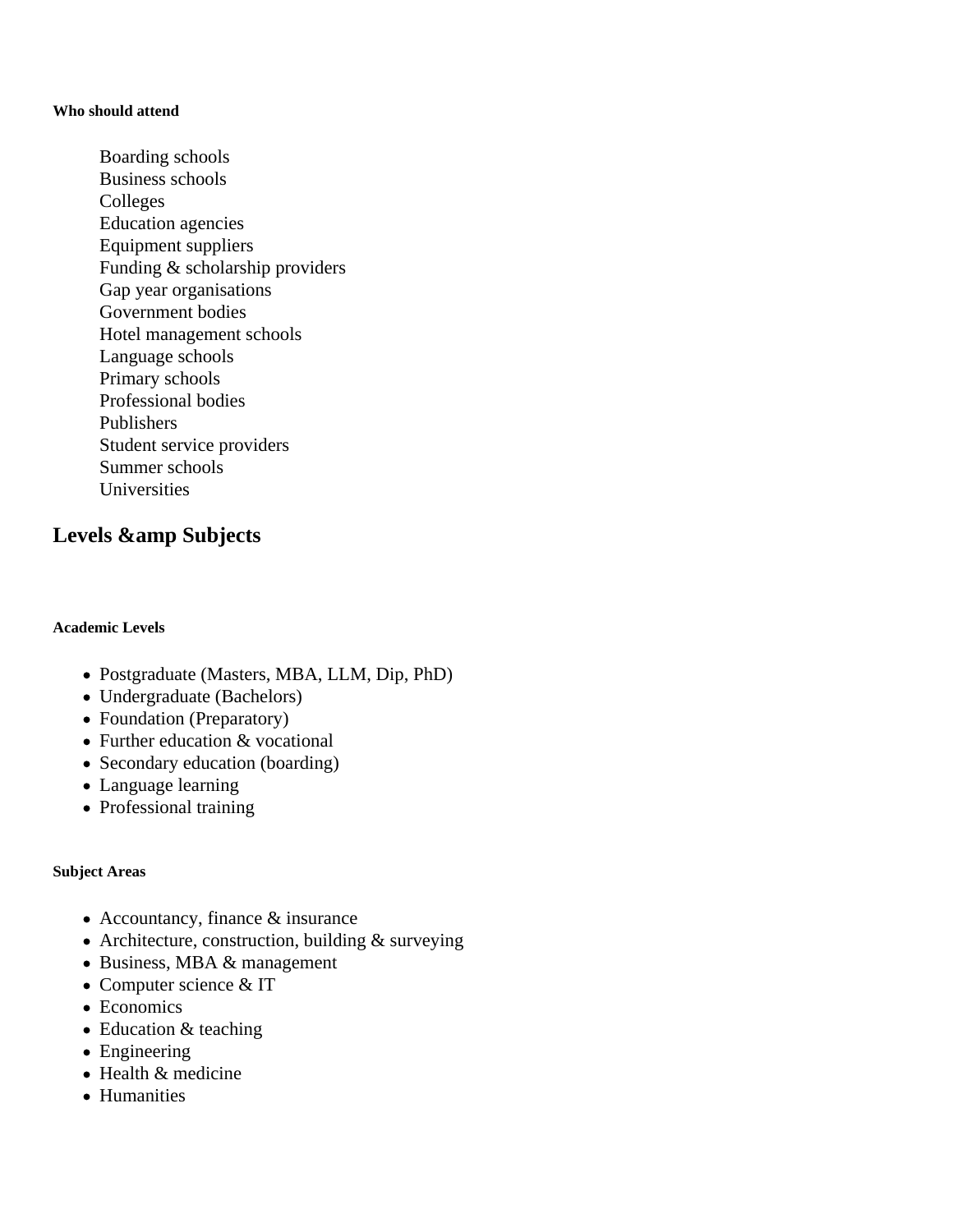- Languages
- Law & LLM
- Mathematics
- Retailing & marketing
- Science
- Social science
- Tourism, leisure & hospitality
- Visual & creative arts

# Prices & Booking

Hong Kong 02 Jul 2022 - 03 Jul 2022

Hall 3E Hong Kong Convention and Exhibition Centre

• 9m2 Standard Equipped Stana 63200.0[0 Book Now](https://universityfairs.com/fair/hong-kong-international-education-fair-summer?date=12685#booking)

[BOOK FULL TOUR](https://universityfairs.com/bookTour?id=12577)

# IEFT International Education Fairs of Turkey Roadshow- Fall

08 Oct 2022 - 26 Oct 2022

# Information

The fair welcomes nearly 20,000 Turkish students to each of the semi-annual fairs. Throughout the past 10 years, the International Education Fair of Turkey has grown to become the largest education exhibition in both Turkey and the Middle-East, with universities from more than 30 countries attending every year.

Reasons to Attend

The Fair focuses solely on the Turkish Market, and therefore has built a reputation with students throughout t country through strong marketing and promotion of the exhibitions, and excellent relationships with local high schools, universities, language schools and Turkish agents. The previous Fall event welcomed over 300 exhibitors representing over 150 institutions from 27 different countries to the events in Bursa, Ankara, Izmir, and Istanbul.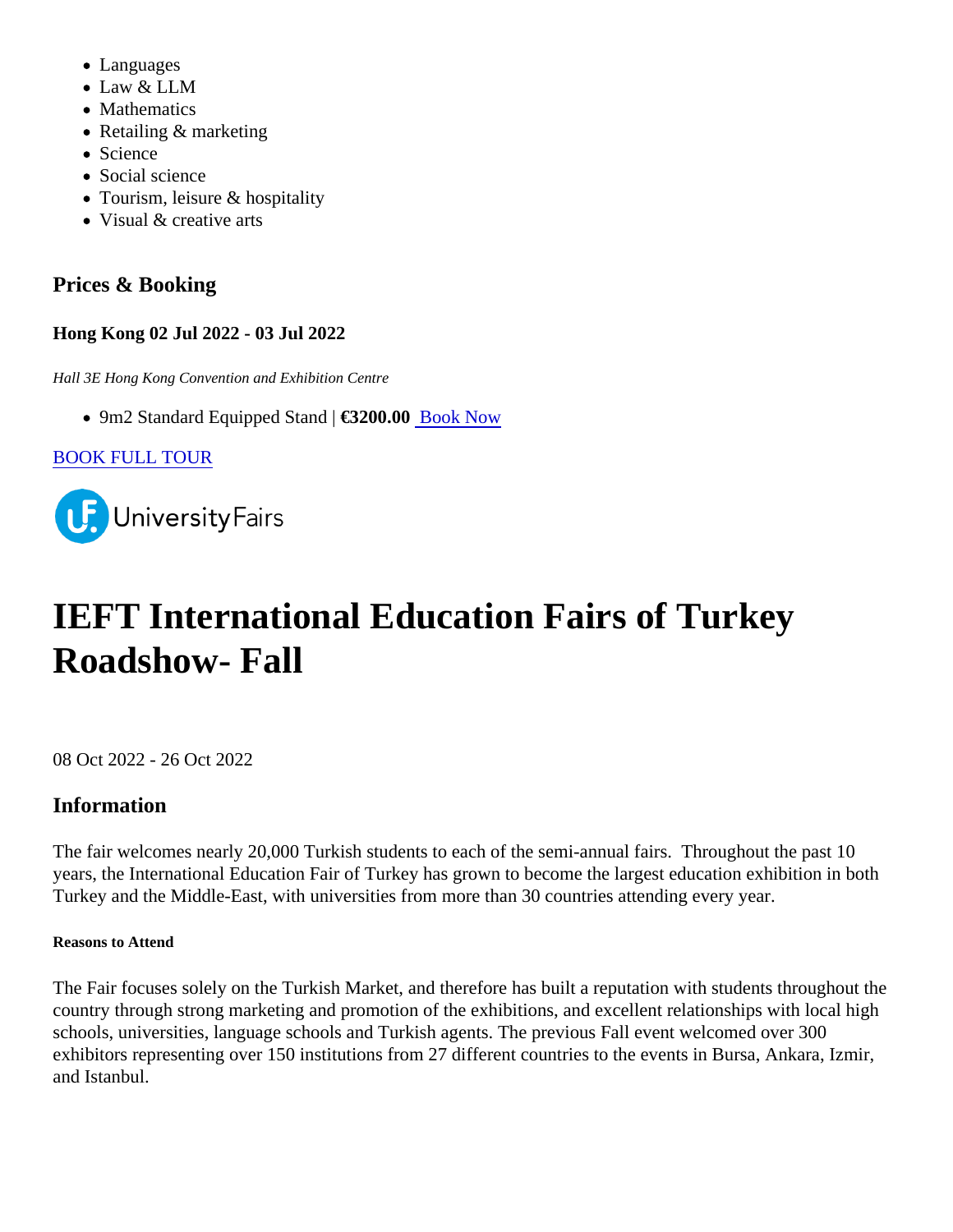#### **Market Overview**

Turkey is a quickly-developing country, with the youngest population ratio in Europe. The country is working towards being in the top 15 economies of the World by 2020; so now, more than ever, there is a large market for a skilled, educated, globally-minded current and future workforce.

The demand for studying abroad is not only from secondary school students and graduates, but also from 2.5 million university students. The majority of Turkish university students know the role and importance of study abroad in getting a better job in a competitive business world. There are approximately 3.5 million students studying at Turkish universities which also includes Open University students. Around 2 million of them are studying on a 4 year course.

There are around 350,000 university students in Istanbul at around 50 universities. Over 200, 000 students at around 20 universities in Ankara. Izmir has 9 universities and 110,000 university students.

#### **Fair Outline**

Fair students are from very respected universities and high schools of Turkey. The international education fairs in Turkey are also visited by a number of young and experienced professionals looking for education opportunities abroad. The Fair has a professional and hands-on approach to meeting the needs of our participating institutions, and also to bringing the highest quality Turkish students to its fairs. The Fair is committed to making the recruitment process both successful and enjoyable for both participants and students.

Students attending the exhibition are looking for education all over the world. While the UK and the USA continue to dominate student interest, they are looking more and more towards programs in Canada, Europe and Asia.

We give participating institutions complete support before, during and after the fairs, including:

- Material transportation between cities
- Professional stands with the option of uniquely designed backdrops
- Local high-school and university visits
- Free promotion in IEFT's Study Abroad Magazine, distributed to nearly 20,000 student visitors
- Optional web banners, flyer distribution, newspaper advertisements, and any other promotional branding needs an institution may have
- Well-organized accommodation and transportation options
- Complete visitor statistics sent to all participants upon completion of fair tour
- Amazing social and cultural activities throughout fair

## **Visitor numbers :**

#### **Ankara 2,900**

**Primary School** % **Undergraduate** 34% **Professional Training** 25% **High School** 3% **Postgraduate** 45% **Careers** 0% **Further / Vocational** 15% **Languages** 41% **Other** 0% **Foundation / Prep** 14%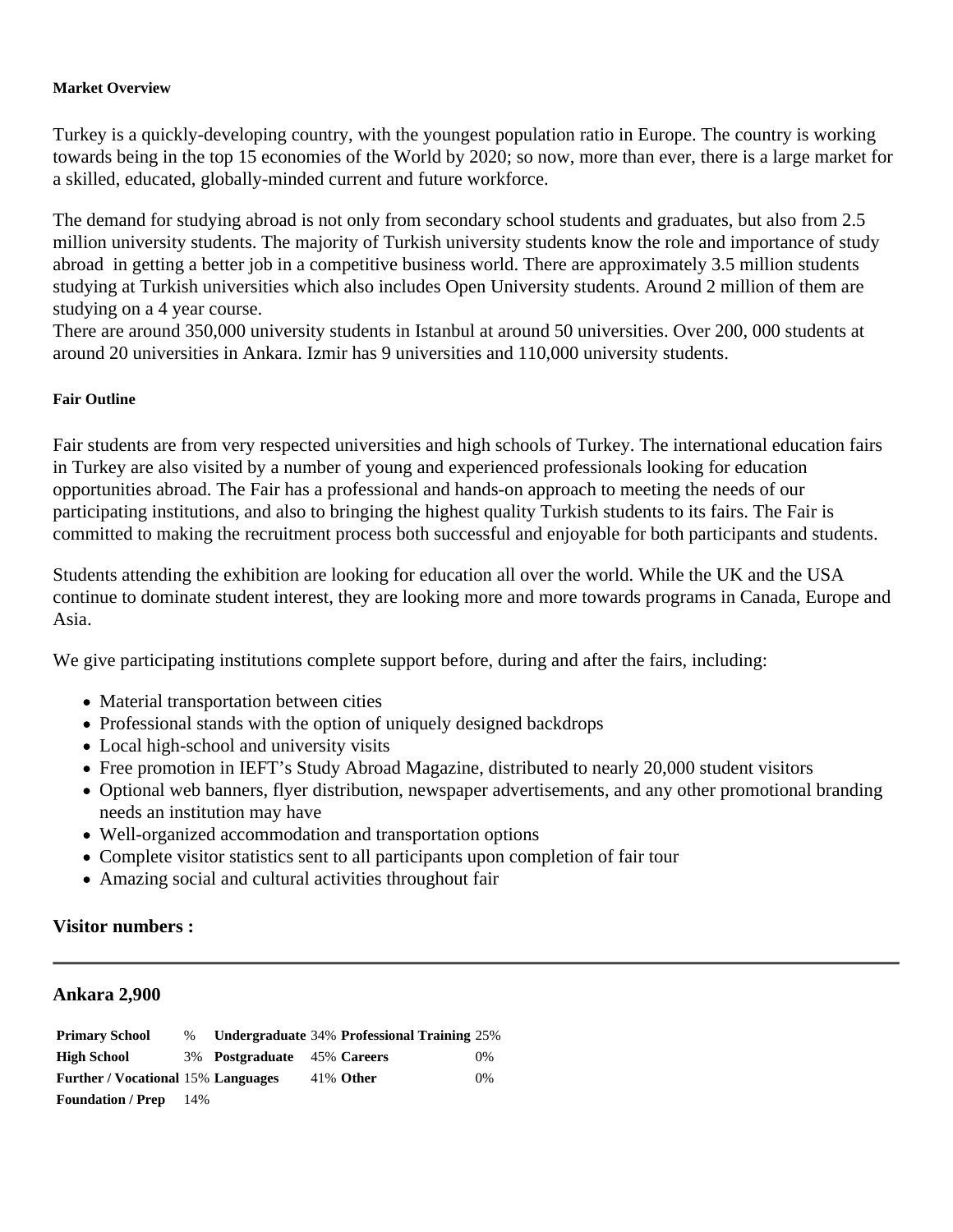## **Izmir 2,600**

| <b>Primary School</b>                   | $\%$  |                                 | Undergraduate 35% Professional Training % |      |
|-----------------------------------------|-------|---------------------------------|-------------------------------------------|------|
| <b>High School</b>                      | $\%$  | <b>Postgraduate</b> 45% Careers |                                           | $\%$ |
| <b>Further / Vocational %</b> Languages |       |                                 | 40% Other                                 | $\%$ |
| <b>Foundation / Prep</b>                | - 15% |                                 |                                           |      |

## **Istanbul (Asian side) 1,500**

| <b>Primary School</b>                     | $\%$ |                             | Undergraduate 34% Professional Training 25% |      |
|-------------------------------------------|------|-----------------------------|---------------------------------------------|------|
| <b>High School</b>                        |      | 3% Postgraduate 45% Careers |                                             | %    |
| <b>Further / Vocational 15% Languages</b> |      |                             | $41\%$ Other                                | $\%$ |
| <b>Foundation / Prep</b>                  | 14%  |                             |                                             |      |

## **Istanbul 9,200**

| <b>Primary School</b>                     | $\%$ |                             | <b>Undergraduate 34% Professional Training 25%</b> |      |
|-------------------------------------------|------|-----------------------------|----------------------------------------------------|------|
| <b>High School</b>                        |      | 3% Postgraduate 45% Careers |                                                    | $\%$ |
| <b>Further / Vocational 15% Languages</b> |      |                             | $41\%$ Other                                       | 44%  |
| <b>Foundation / Prep</b>                  | 14%  |                             |                                                    |      |

## **Istanbul 100**

| <b>Primary School</b>                    |     |                             | 0% Undergraduate 10% Professional Training 10% |     |
|------------------------------------------|-----|-----------------------------|------------------------------------------------|-----|
| High School                              |     | 0% Postgraduate 10% Careers |                                                | 10% |
| <b>Further / Vocational 0% Languages</b> |     |                             | 10% Other                                      | 10% |
| <b>Foundation / Prep</b>                 | 10% |                             |                                                |     |

## **Exhibitors**

#### **Who should attend**

Business schools Colleges Education agencies Funding & scholarship providers Hotel management schools Language schools Student service providers Summer schools Universities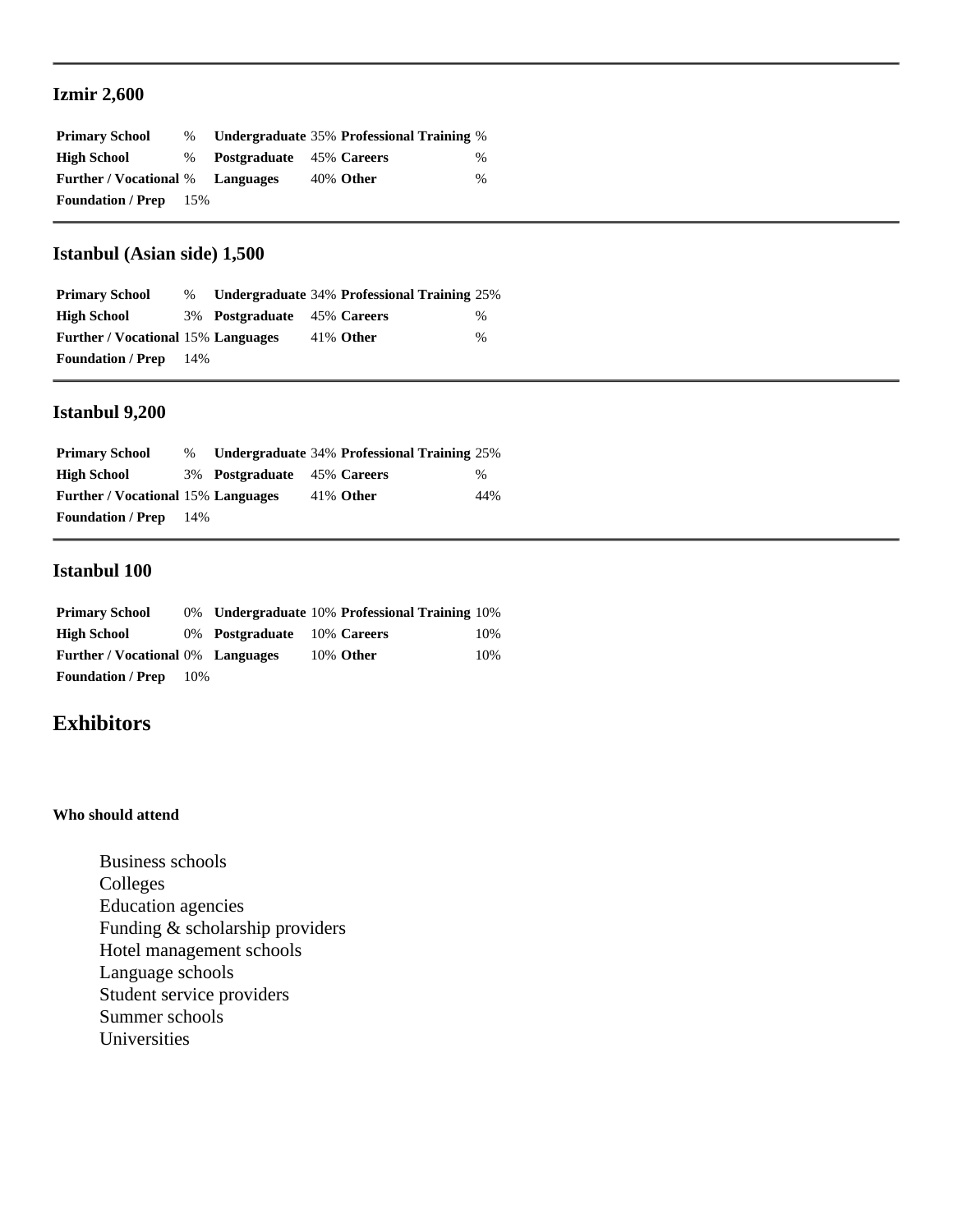## Levels & amp Subjects

Academic Levels

- Postgraduate (Masters, MBA, LLM, Dip, PhD)
- Undergraduate (Bachelors)
- Foundation (Preparatory)
- Further education & vocational
- Language learning
- Professional training

Subject Areas

- Accountancy, finance & insurance
- Architecture, construction, building & surveying
- Business, MBA & management
- Computer science & IT
- Economics
- Education & teaching
- Engineering
- Health & medicine
- Humanities
- Languages
- Law & LLM
- Mathematics
- Retailing & marketing
- Science
- Social science
- Tourism, leisure & hospitality
- Visual & creative arts

## Prices & Booking

Ankara 08 Oct 2022

Ankara Sheraton Hotel

• Working Space ( All Cities Selected€1288.0[0 Book Now](https://universityfairs.com/fair/ieft-international-education-fairs-of-turkey-roadshow-fall?date=12658#booking)

Izmir 18 Oct 2022

Izmir Hilton Hotel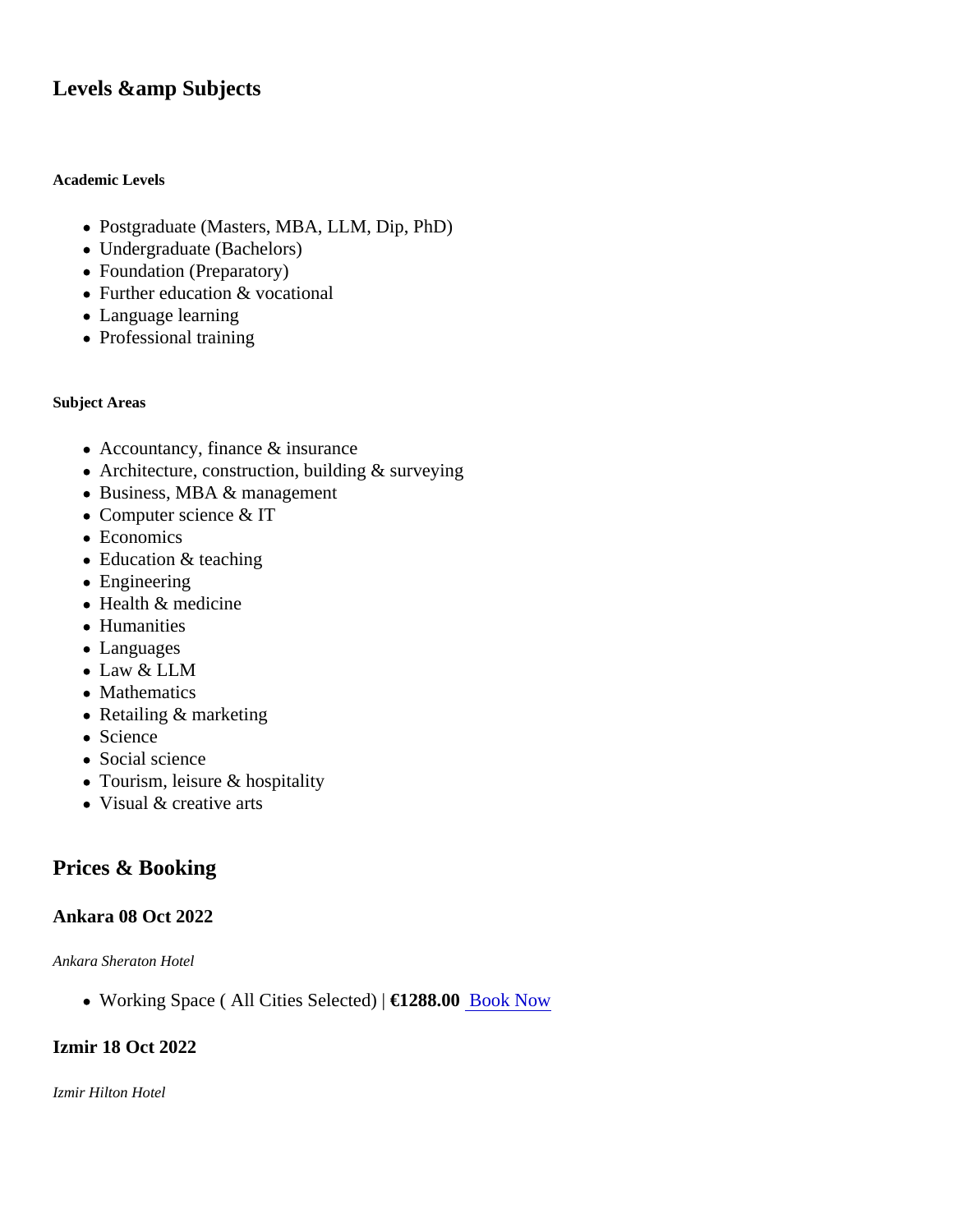● Working Space ( All Cities Selected€1288.00Book Now

Istanbul (Asian side) 20 Oct 2022

Istanbul (Asian side) - Hilton Kozyata

- Working Space ( All Cities Selected€1288.0[0 Book Now](https://universityfairs.com/fair/ieft-international-education-fairs-of-turkey-roadshow-fall?date=11822#booking)
- Working Space (Selected with Istanbul European Siate) 622.0[0 Book Now](https://universityfairs.com/fair/ieft-international-education-fairs-of-turkey-roadshow-fall?date=11822#booking)

Istanbul 22 Oct 2022 - 23 Oct 2022

Istanbul (European side)- Hilton Bosphorus Harbiye

- 5m2 Standard Equipped Stand (When all cities selece266716.0[0 Book Now](https://universityfairs.com/fair/ieft-international-education-fairs-of-turkey-roadshow-fall?date=11826#booking)
- 5m2 Standard Equipped Stand (When Selected with Asian SE324β.0[0 Book Now](https://universityfairs.com/fair/ieft-international-education-fairs-of-turkey-roadshow-fall?date=11826#booking)
- 5m2 Standard Equipped Stana 3600.0[0 Book Now](https://universityfairs.com/fair/ieft-international-education-fairs-of-turkey-roadshow-fall?date=11826#booking)

Istanbul 24 Oct 2022 - 26 Oct 2022

EuroAsia Agent Workshop - Marmara Hotel Taksim

• Agent Workshop €2317.00Book Now

[BOOK FULL TOUR](https://universityfairs.com/bookTour?id=12360)

# Indonesia- International Education Tour - Fall

01 Sep 2022 - 06 Sep 2022

## Information

This an annual Education Exhibition for institutions that aims to be the gateway for institutions around the world to directly meet Indonesian students who are seeking to further their higher education. The fair is in its seventh annual event and is the country's most universal education exhibition with institutions from over 20 countries participating.

More than 10,000 students from over 150 national high schools and universities across four cities attend. To provide better services to schools and universities, the fair will be provides bus pick-ups for free for the studer to and from expo venue.

Every year, tens of thousands of Indonesia's students choose to study abroad - and this number continues to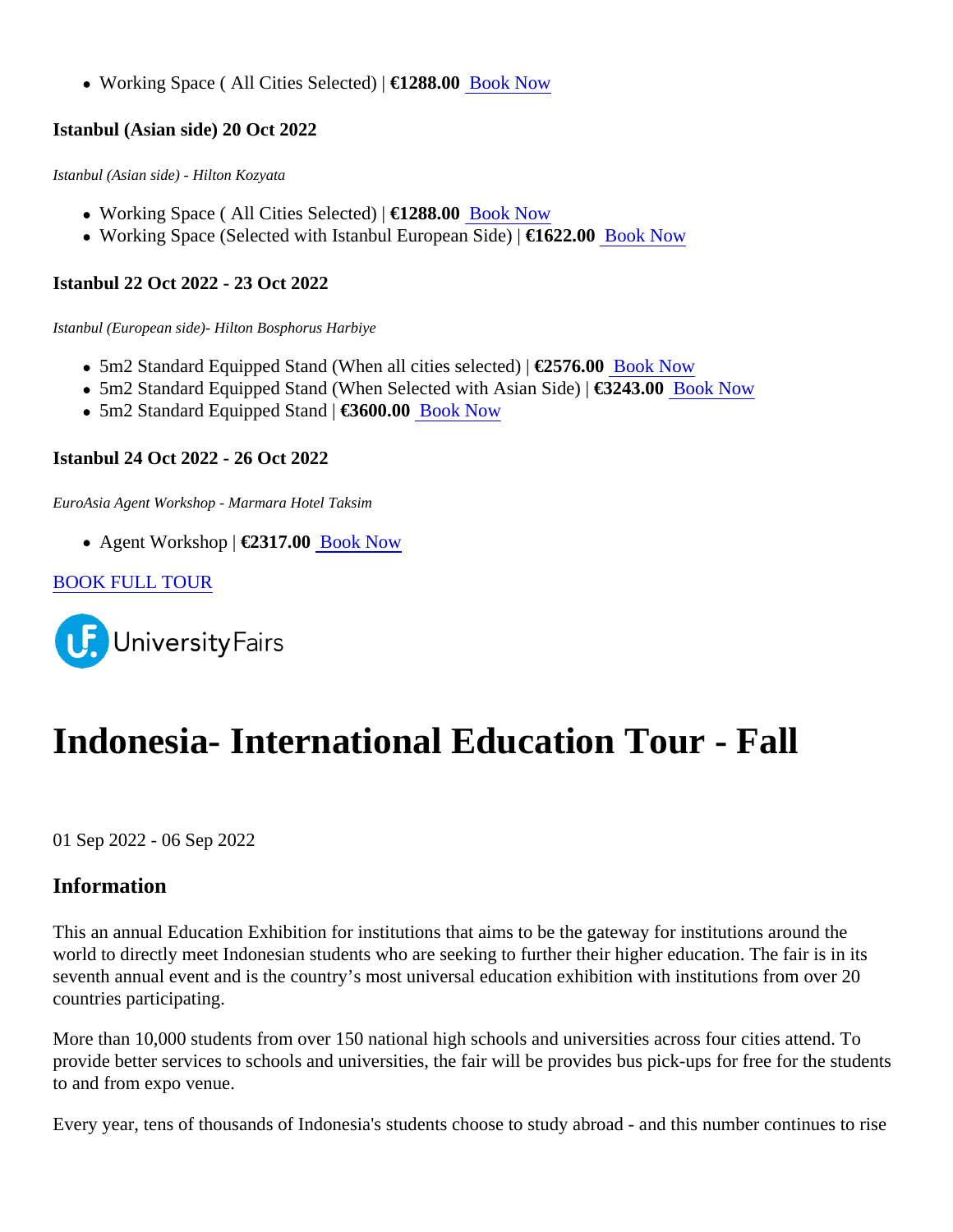alongside a growing middle class. This interest has largely been made possible as students continue to become more fluent in English and other secondary languages. In light of this phenomenon, this fair serves as a gateway for students and parents to gain more information on the opportunities of overseas education.

The fair guarantees a minimum audience of 10,000 students from over 100 national high schools in Jakarta. As an event that is endorsed by the Minsitry of Education and there is cooperation with high schools and provisioned scheduled bus pick-ups for free. Beyond the 10,000 guaranteed participants from high schools, it is expected that even more students come as we utilise an extensive promotional campaign that spans across various channels - including TV, billboard, radio, print, and online. This will be the largest overseas education exhibition in Indonesia!

### **Visitor numbers :**

#### **Medan 2,000**

| <b>Primary School</b>                   |      |                            | % Undergraduate 40% Professional Training % |     |
|-----------------------------------------|------|----------------------------|---------------------------------------------|-----|
| High School                             |      | % Postgraduate 40% Careers |                                             | %   |
| <b>Further / Vocational % Languages</b> |      |                            | 10% Other                                   | 10% |
| <b>Foundation / Prep</b>                | $\%$ |                            |                                             |     |

## **Jakarta 4,000**

| <b>Primary School</b>                   |      |                            | % Undergraduate 40% Professional Training % |      |
|-----------------------------------------|------|----------------------------|---------------------------------------------|------|
| <b>High School</b>                      |      | % Postgraduate 40% Careers |                                             | $\%$ |
| <b>Further</b> / Vocational % Languages |      |                            | 10% Other                                   | 10%  |
| <b>Foundation / Prep</b>                | $\%$ |                            |                                             |      |

### **Surabaya 2,000**

| <b>Primary School</b>                   |      |                            | % Undergraduate 40% Professional Training % |      |
|-----------------------------------------|------|----------------------------|---------------------------------------------|------|
| <b>High School</b>                      |      | % Postgraduate 40% Careers |                                             | $\%$ |
| <b>Further / Vocational % Languages</b> |      |                            | 10% Other                                   | 10%  |
| <b>Foundation / Prep</b>                | $\%$ |                            |                                             |      |

## **Denpasar 1**

| <b>Primary School</b>                   |      |                  | % Undergraduate 100% Professional Training % |      |
|-----------------------------------------|------|------------------|----------------------------------------------|------|
| <b>High School</b>                      |      | % Postgraduate % | <b>Careers</b>                               | $\%$ |
| <b>Further / Vocational % Languages</b> |      |                  | 20% Other                                    | $\%$ |
| <b>Foundation</b> / Prep                | $\%$ |                  |                                              |      |

## **Exhibitors**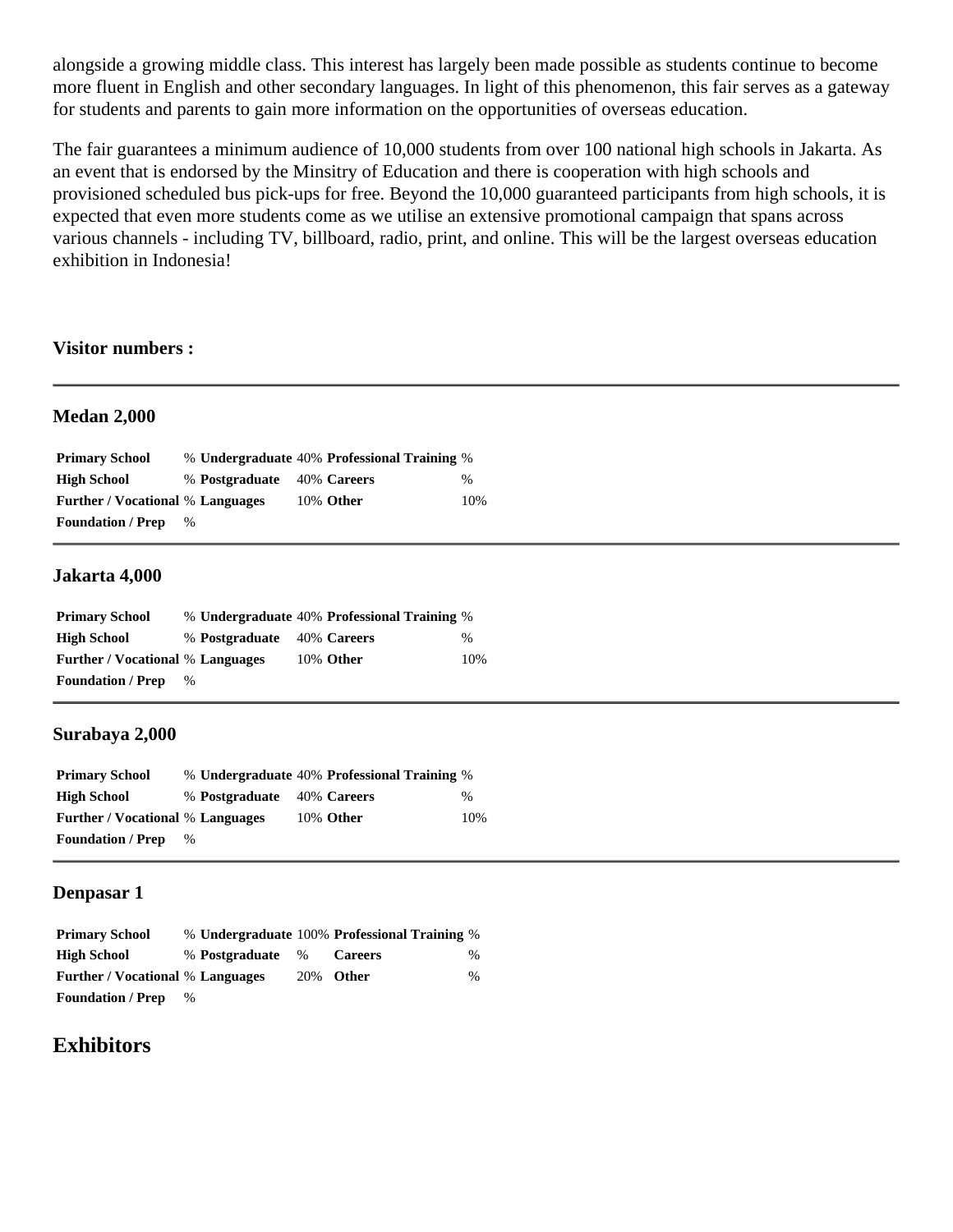#### **Who should attend**

Boarding schools Business schools Colleges Companies (Careers) Education agencies Funding & scholarship providers Gap year organisations Government bodies Hotel management schools Language schools Professional bodies Student service providers Summer schools Universities

# Levels & amp Subjects

## **Academic Levels**

- Postgraduate (Masters, MBA, LLM, Dip, PhD)
- Undergraduate (Bachelors)
- Language learning
- Foundation (Preparatory)
- Secondary education (boarding)

### **Subject Areas**

- Accountancy, finance & insurance
- Architecture, construction, building & surveying
- Business, MBA & management
- Computer science & IT
- Economics
- Education & teaching
- Engineering
- Health & medicine
- Humanities
- Languages
- Law & LLM
- Mathematics
- Retailing & marketing
- Science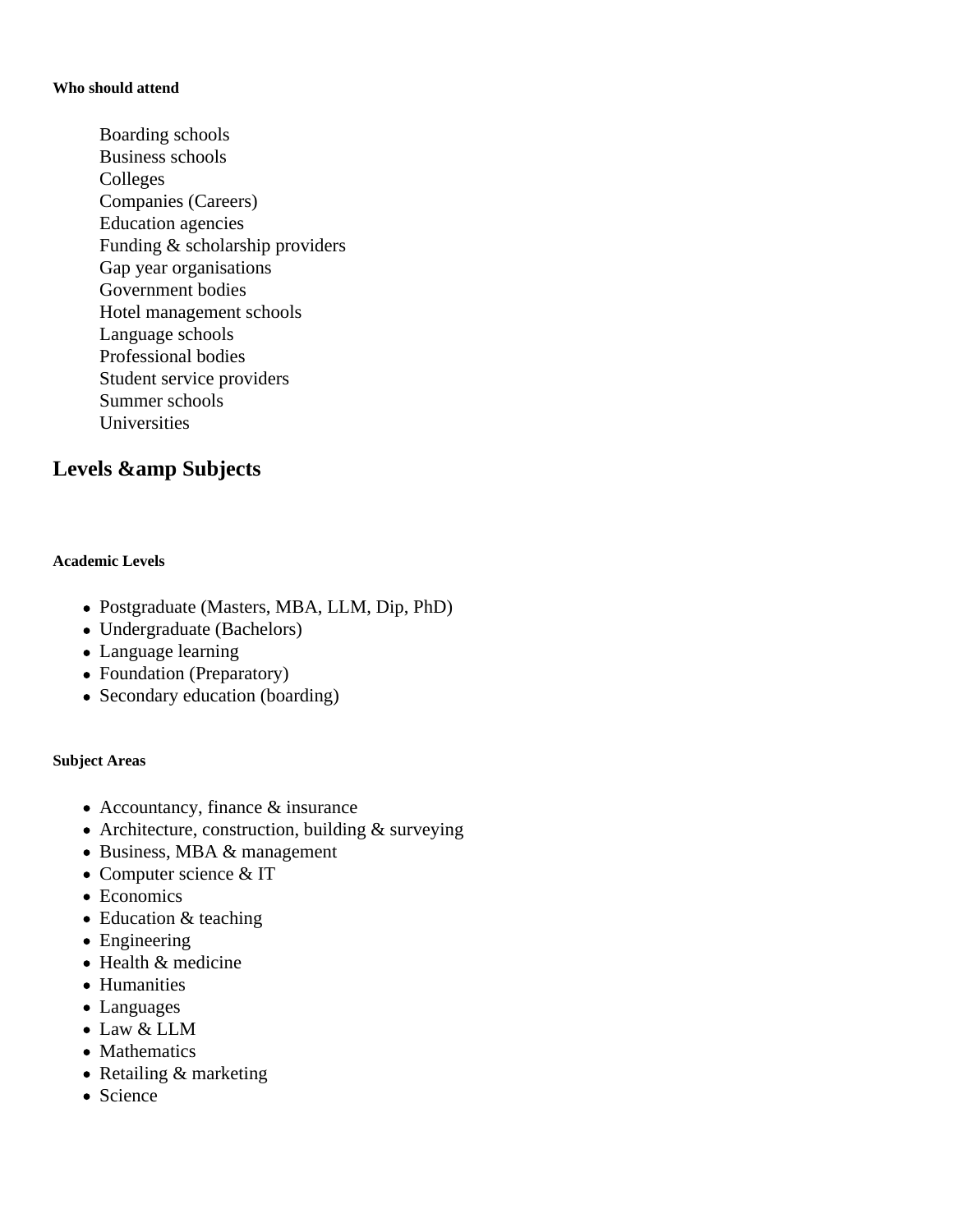- Social science
- Tourism, leisure & hospitality
- Visual & creative arts

Prices & Booking

Medan 01 Sep 2022

Medan

• Working Space €1414.0[0 Book Now](https://universityfairs.com/fair/indonesia-international-education-tour-fall?date=12773#booking)

Jakarta 03 Sep 2022

Jakarta Convention Center

• Working Space €2178.0[0 Book Now](https://universityfairs.com/fair/indonesia-international-education-tour-fall?date=12774#booking)

Surabaya 04 Sep 2022

Surabaya

• Working Space €1345.0[0 Book Now](https://universityfairs.com/fair/indonesia-international-education-tour-fall?date=12777#booking)

Denpasar 06 Sep 2022

Denpasar

• Working Space €1345.0[0 Book Now](https://universityfairs.com/fair/indonesia-international-education-tour-fall?date=12778#booking)

[BOOK FULL TOUR](https://universityfairs.com/bookTour?id=12600)

# Mongolia - 28th International Education Exhibition -Fall

17 Sep 2022 - 18 Sep 2022

Information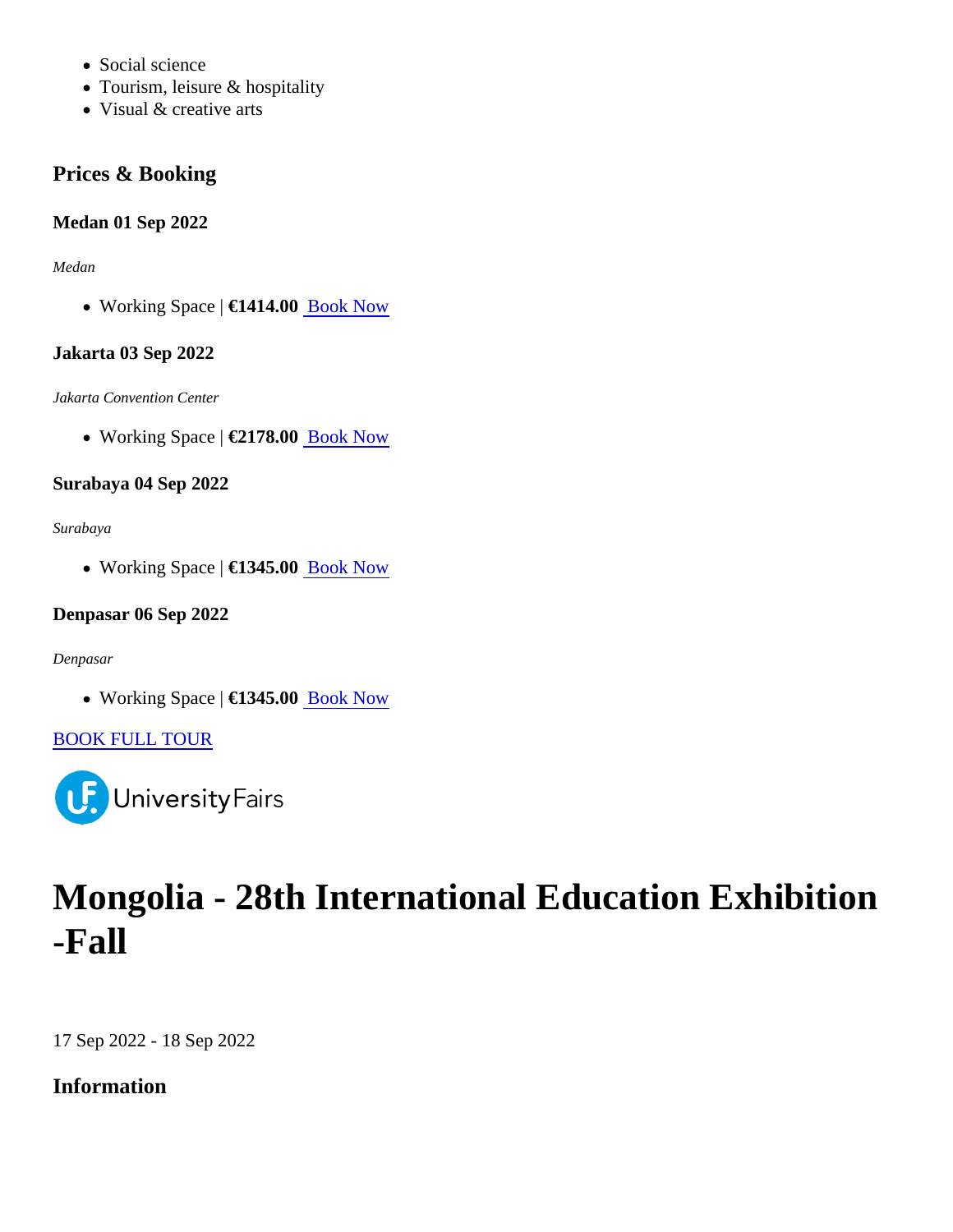The International Education Exhibition Fall in Mongolia is the place where educational providers worldwide have the opportunity to meet with talented and intelligent students from Mongolia. The fair offers a unique opportunity to learn more about studies abroad first hand, to choose programmes and courses and decide on educational institutions for studies.

## **Reasons to Attend**

The International Education Exhibition in Mongolia has grown to be a leading education exhibition, where thousands of serious and motivated students and their families meet with prestigious education providers from all around the world. The Mongolia education fair will attract prospective students, concerned parents, academics and teaching staff as well as professionals from all walks of life.

There is a growing interest from the mass media and governmental organisations in developing this educational event, which has become an important entry on Ulaanbaatar's calendar. Students with their families take part in all the activities during the exhibition days. Strong targeted links with local universities and schools ensure the right visitors attend the fair. Education providers have the opportunity to grow quickly in this emerging student market.

## **Market Overview**

The Mongolian student market is developing as the economy rapidly expands due to investments from foreign companies. Living standards are on the rise and for many people the prospect of sending their children to study abroad is becoming a reality.

The USA accounts for nearly 1,000 students with other popular destinations including UK, Canada, Australia, Germany, Japan, South Korea, Peoples Republic China, Taiwan, Malaysia, and Singapore.

Enrolments in private higher education institutions have tripled since 1995, and there have also been large enrolment increases in public sector institutions. Around 30,000 students enter Mongolian universities and colleges every year (Ministry of Sciences, Education and Culture, 2003).

### **Fair Outline**

International Education Exhibition Mongolia draws its maximum student participation, thereby ensuring exceptional quality. It is organized with the specific objective of helping institutes of higher learning reach a national cross section of students who have the qualifications and the means to contemplate further education.

As an exhibitor at this student fair you will have advantages such as:

- Face-to-Face personal access and interaction to all the students, parents and top decision markers and representatives from all over Mongolia.
- The opportunity to feature and demonstrate your new perspectives and programmes in a one-to-one environment.
- Meet and find local authorised partners and agents.
- Recruit students to study at your institution abroad.

## **Visitor numbers :**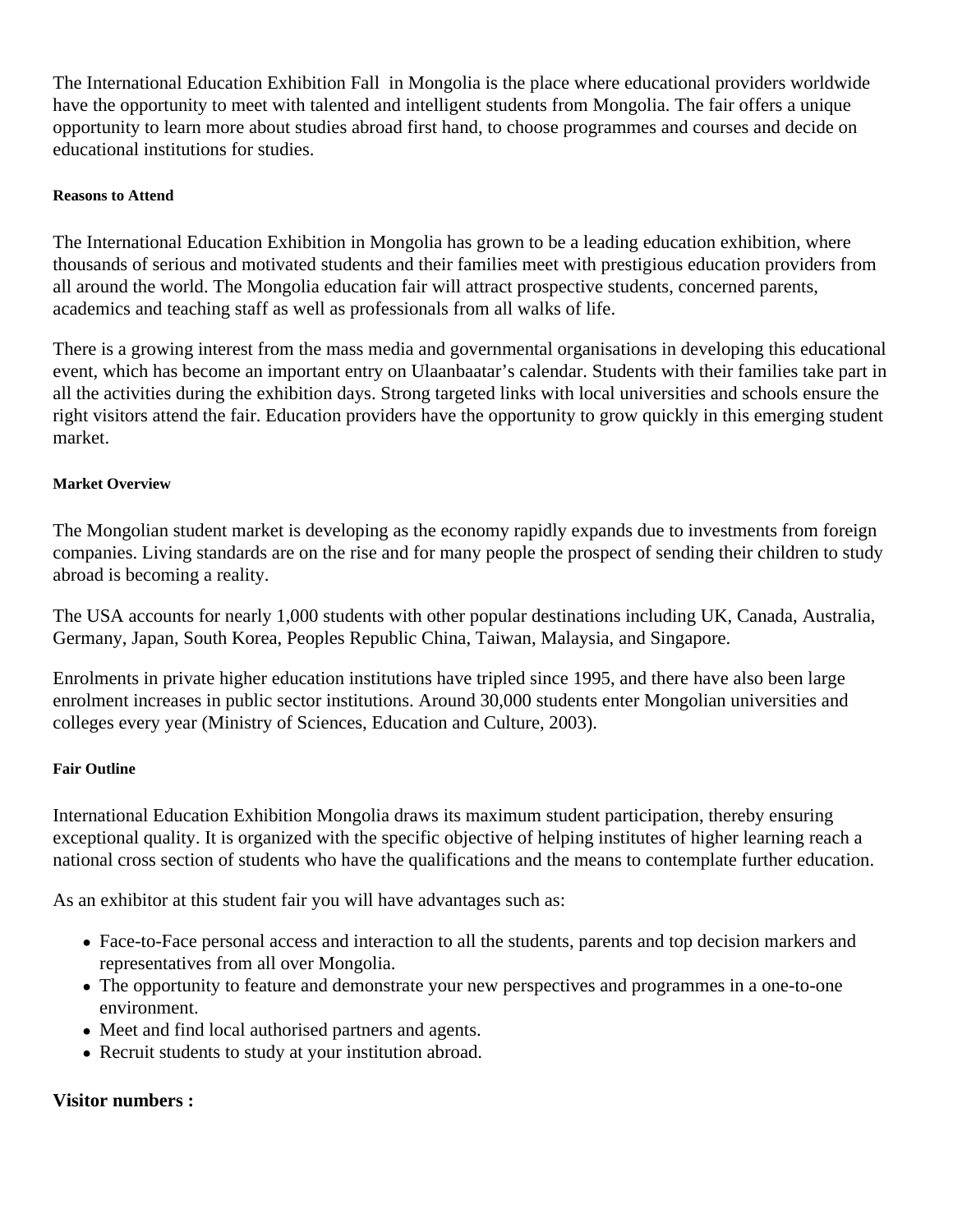## **Ulaanbaatar 3,700**

| <b>Primary School</b>                     |     |                              | 10% Undergraduate 10% Professional Training 10% |     |
|-------------------------------------------|-----|------------------------------|-------------------------------------------------|-----|
| <b>High School</b>                        |     | 10% Postgraduate 10% Careers |                                                 | 10% |
| <b>Further / Vocational 10% Languages</b> |     |                              | 10% Other                                       | 10% |
| <b>Foundation / Prep</b>                  | 10% |                              |                                                 |     |

## **Exhibitors**

#### **Who should attend**

Boarding schools Business schools Colleges Companies (Careers) Education agencies Funding & scholarship providers Gap year organisations Government bodies Hotel management schools Language schools Professional bodies Publishers Student service providers Summer schools Universities

## Levels & amp Subjects

#### **Academic Levels**

- Postgraduate (Masters, MBA, LLM, Dip, PhD)
- Undergraduate (Bachelors)
- Foundation (Preparatory)
- Further education & vocational
- Secondary education (boarding)
- Language learning
- Professional training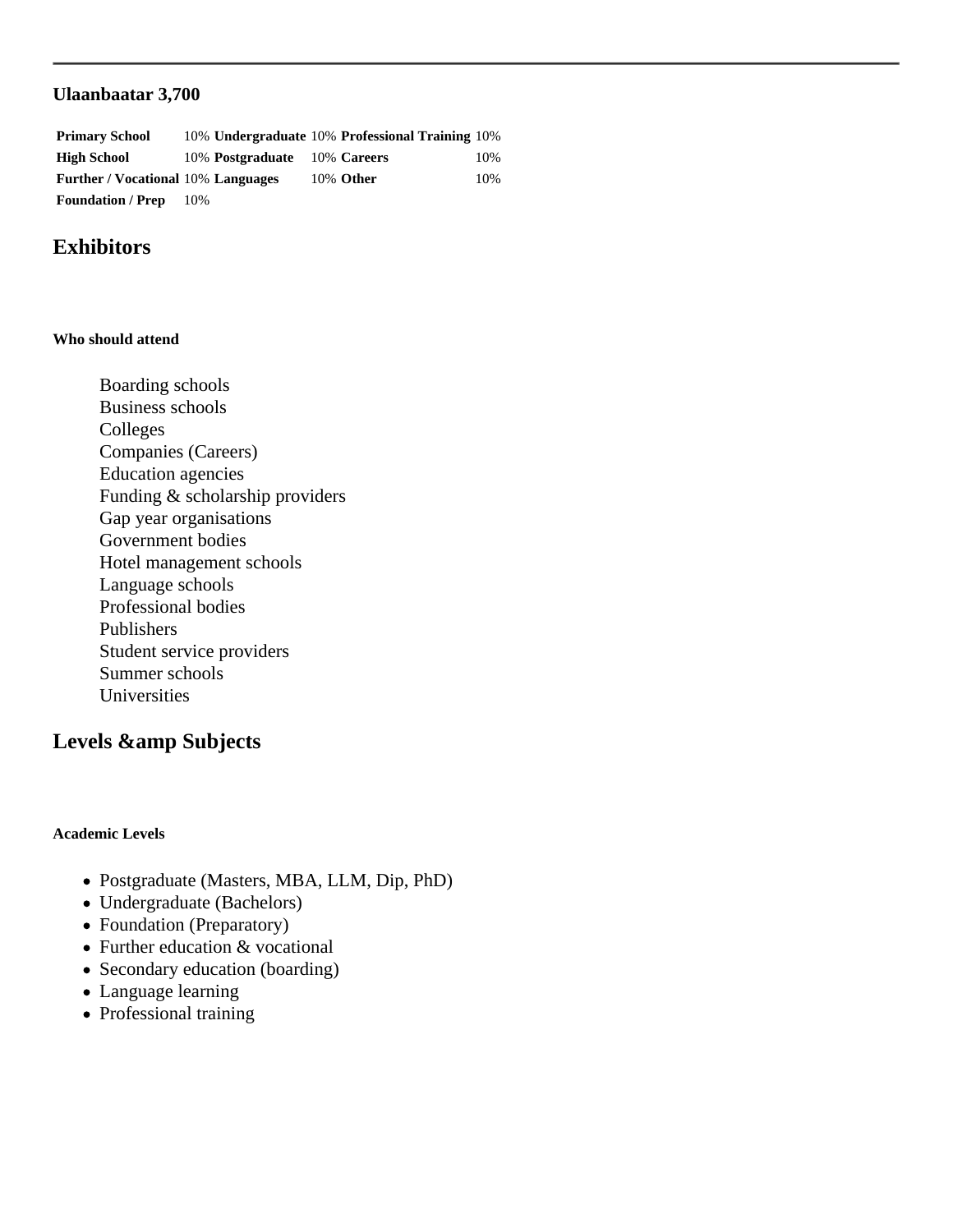Subject Areas

- Accountancy, finance & insurance
- Architecture, construction, building & surveying
- Business, MBA & management
- Computer science & IT
- Economics
- Education & teaching
- Engineering
- Health & medicine
- Humanities
- Languages
- Law & LLM
- Mathematics
- Retailing & marketing
- Science
- Social science
- Tourism, leisure & hospitality
- Visual & creative arts

## Prices & Booking

SPECIAL OFFERS ON THIS FAIR

EARLY BIRD 10% until 30-06-2022

Ulaanbaatar 17 Sep 2022 - 18 Sep 2022

Blue Sky Hotel

• 6m2 Standard Equipped Stan £1285.00€1156.5 [Book Now](https://universityfairs.com/fair/mongolia-28th-international-education-exhibition-fall?date=12985#booking)

[BOOK FULL TOUR](https://universityfairs.com/bookTour?id=12660)

# Online 38th CIS International Education Fair Sessions - Summer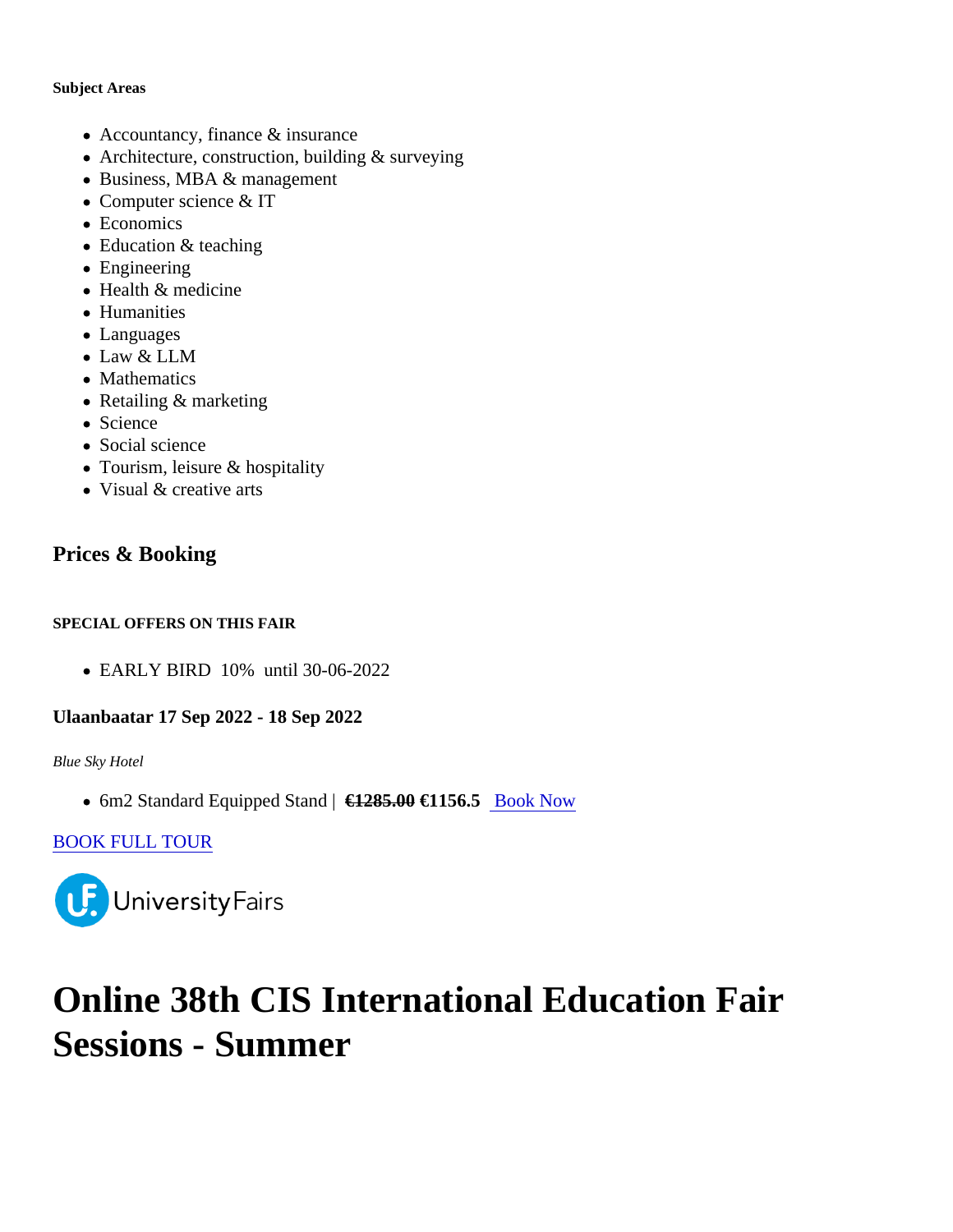## **Information**

## **About the fair**

ICIEP International Education Exhibition in the CIS region has over a 24-year history and is the first and oldest exhibition since 1998.

The main aim of the events is to provide CIS students with first-hand information on study abroad opportunities and, for foreign education institutions, to meet students and reach their student recruitment targets for the CIS market.

For many years, the exhibition has hosted National Pavilions for universities from Canada, the USA, Germany, France, Cyprus, China, Hungary, Estonia, Austria, Finland, Netherlands, Sweden Turkey, Switzerland and many other countries.

In the 2019-2020 academic years the fair was attended by over 60 institutions from Austria, Croatia, Cyprus, Czech Republic, Estonia, Finland, France, Germany, Greece, Hungary, Israel, New Zealand, Russia, South Korea, Spain, Taiwan, UK

In the current challenging times, it is still of paramount importance to stay connected to potential students, nurture and increase the institution's visibility and awareness as well as stay turned in with the current international recruitment opportunities in the country.

## **Levels of Education**:

- -Undergraduate (Bachelors)
- -Postgraduate (Masters, MBA, LLM, Dip, PhD)

-Language learning

-Further education & vocational

-Foundation (Preparatory)

## **Reasons to Attend**

The fair has become the most prominent international education exhibition in the CIS region, providing students with access to global study opportunities, and it has also created new recruitment opportunities for foreign education institutions in the CIS.

## Market Overview

Students and parents alike are looking forward to finding out about opportunities to study abroad, making this event essential both for visitors and recruiters.

The number of the CIS students receiving education abroad has grown significantly over the last few years, with English language programs being the most popular courses according to data released by AcademConsult, a local company.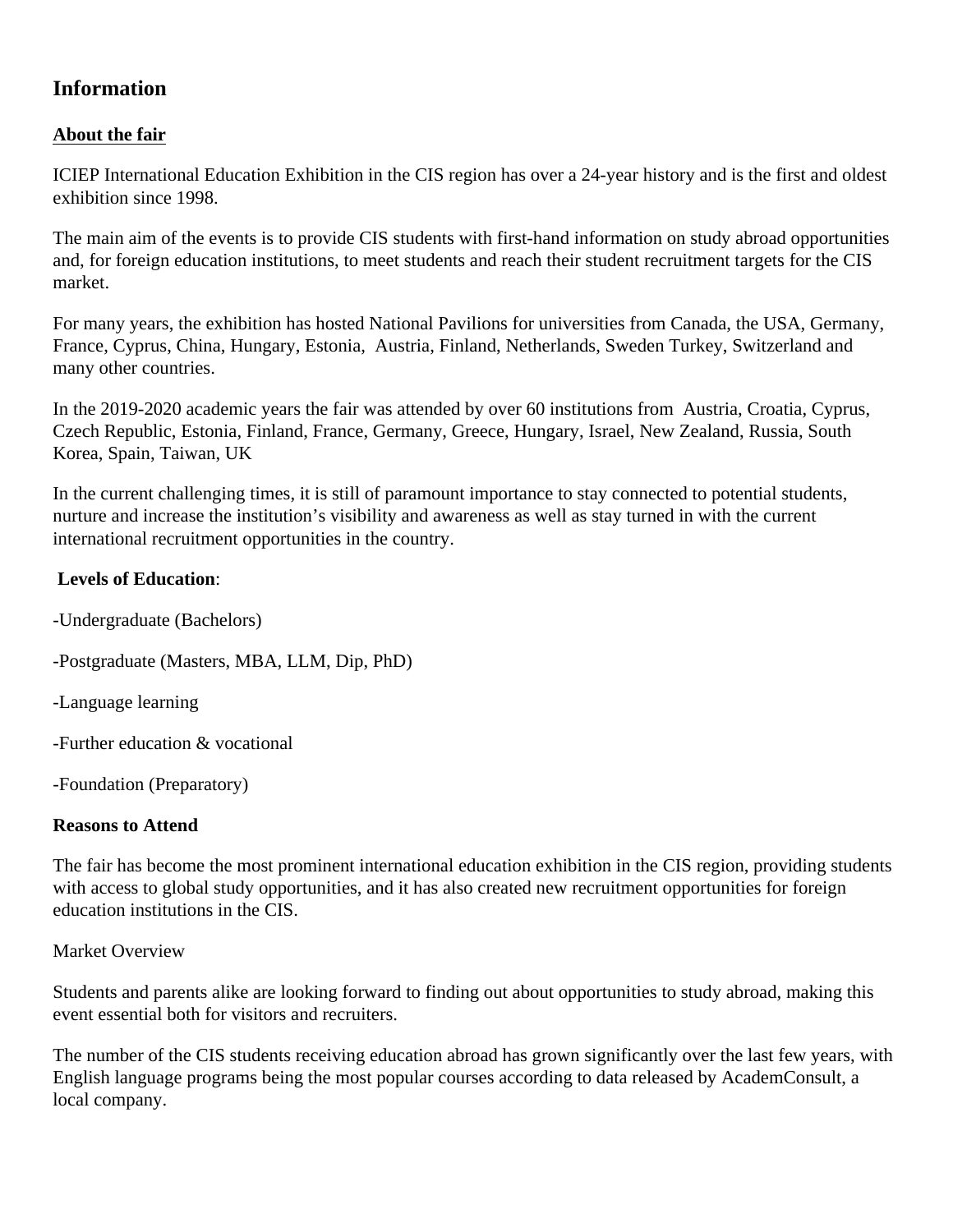Before Covid, more and more CIS students packed their bags and go to study abroad. The most popular destination in Europe. The latest survey indicates that every third CIS student who is going to study abroad selects United Kingdom, every sixth-seventh - France or Germany. Study in Finland, Sweden and Netherlands is more and more attractive for many young people. High quality of Swiss education in the field of hospitality industry is well-known here. USA and Canada are the most popular destinations for studying abroad outside of Europe.

## **Fair Outline**

Each day will attract 1,500 - 2,000 attendees, including secondary school leavers, first, second and final-year university, graduates with work experience, low-level managers and mid-level managers.

The fair attracts exhibitors from countries worldwide, including several governmental bodies and/or their education promotion arms such as the Spanish Embassy, Agency CampusFrance, the Canadian Education Centres Network, CEAIE ( China), DAAD and others.

## **Visitor numbers :**

## **Online 1,200**

| <b>Primary School</b>                     | $\%$ |                              | Undergraduate 30% Professional Training % |      |
|-------------------------------------------|------|------------------------------|-------------------------------------------|------|
| <b>High School</b>                        |      | 10% Postgraduate 35% Careers |                                           | $\%$ |
| <b>Further / Vocational 10% Languages</b> |      |                              | <b>25% Other</b>                          | $\%$ |
| <b>Foundation / Prep</b>                  | $\%$ |                              |                                           |      |

## **Exhibitors**

**Who should attend**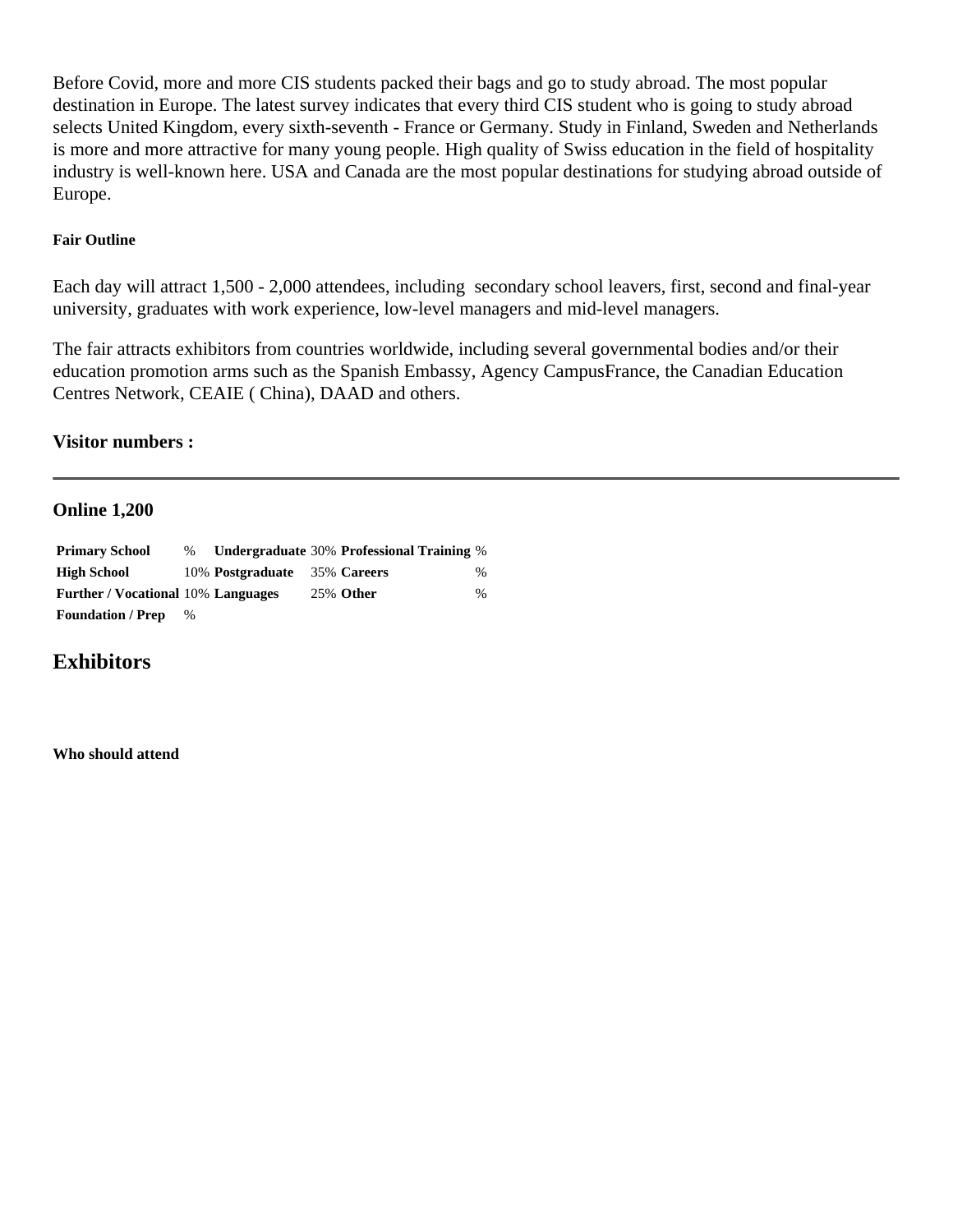Universities Summer schools Student service providers Publishers Professional bodies Language schools Hotel management schools Government bodies Gap year organisations Funding & scholarship providers Education agencies Companies (Careers) Colleges Business schools Boarding schools

# Levels & amp Subjects

## **Academic Levels**

- Professional training
- Language learning
- Further education & vocational
- Foundation (Preparatory)
- Undergraduate (Bachelors)
- Postgraduate (Masters, MBA, LLM, Dip, PhD)

### **Subject Areas**

- Visual & creative arts
- Tourism, leisure & hospitality
- Social science
- Science
- Retailing & marketing
- Mathematics
- Law & LLM
- Languages
- Humanities
- Health & medicine
- Engineering
- Education & teaching
- Economics
- Computer science & IT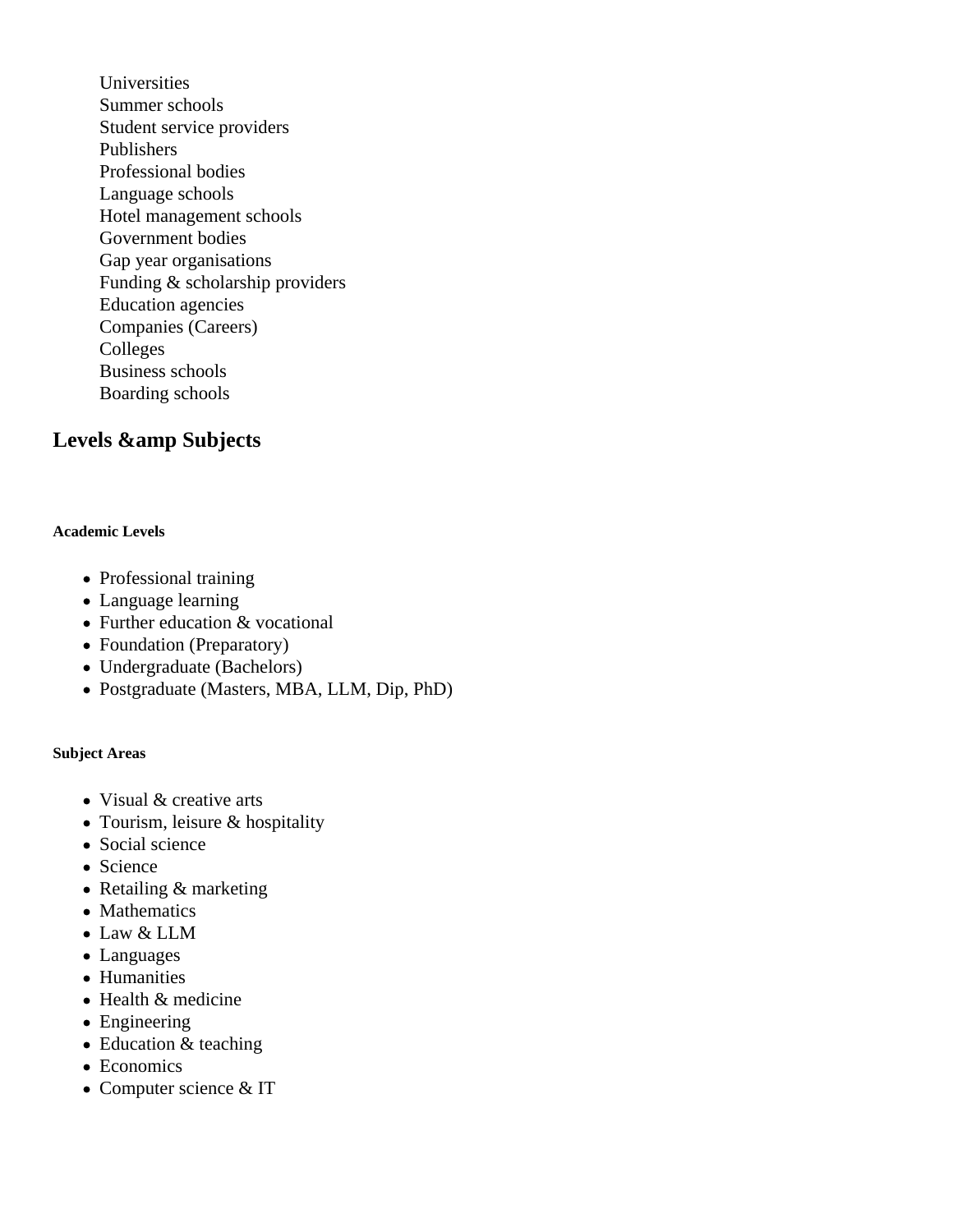- Business, MBA & management
- Architecture, construction, building & surveying
- Accountancy, finance & insurance

Prices & Booking

Online 23 Jun 2022

**Online** 

• Online Participation €1100.0[0 Book Now](https://universityfairs.com/fair/online-38th-cis-international-education-fair-sessions-summer?date=12954#booking)

[BOOK FULL TOUR](https://universityfairs.com/bookTour?id=12649)

# Poland - International Recruitment Tour - Fall

27 Sep 2022 - 01 Oct 2022

Information

The specialised public fair for International Education is taking place in four cities of Poland for the representatives of language schools and executive centres, boarding schools and colleges, universities and business schools.

Reasons to Attend

The International Recruitment Tour in Poland is one of the important specialised education abroad events. The fair features unique educational institutions that represent a wide range of educational and professional programmes: general, intensive and special language courses, basic and secondary education, further education and professional training, diploma programmes, BA/BSc, Masters/MBA, postgraduate and others. Visitors from various target groups including schoolchildren and their parents, young people and students, adults and busine people, representatives of private and state companies and organisations, mass media. Each year the fairs receive 2,000 – 5,000 visitors in each country.

Market Overview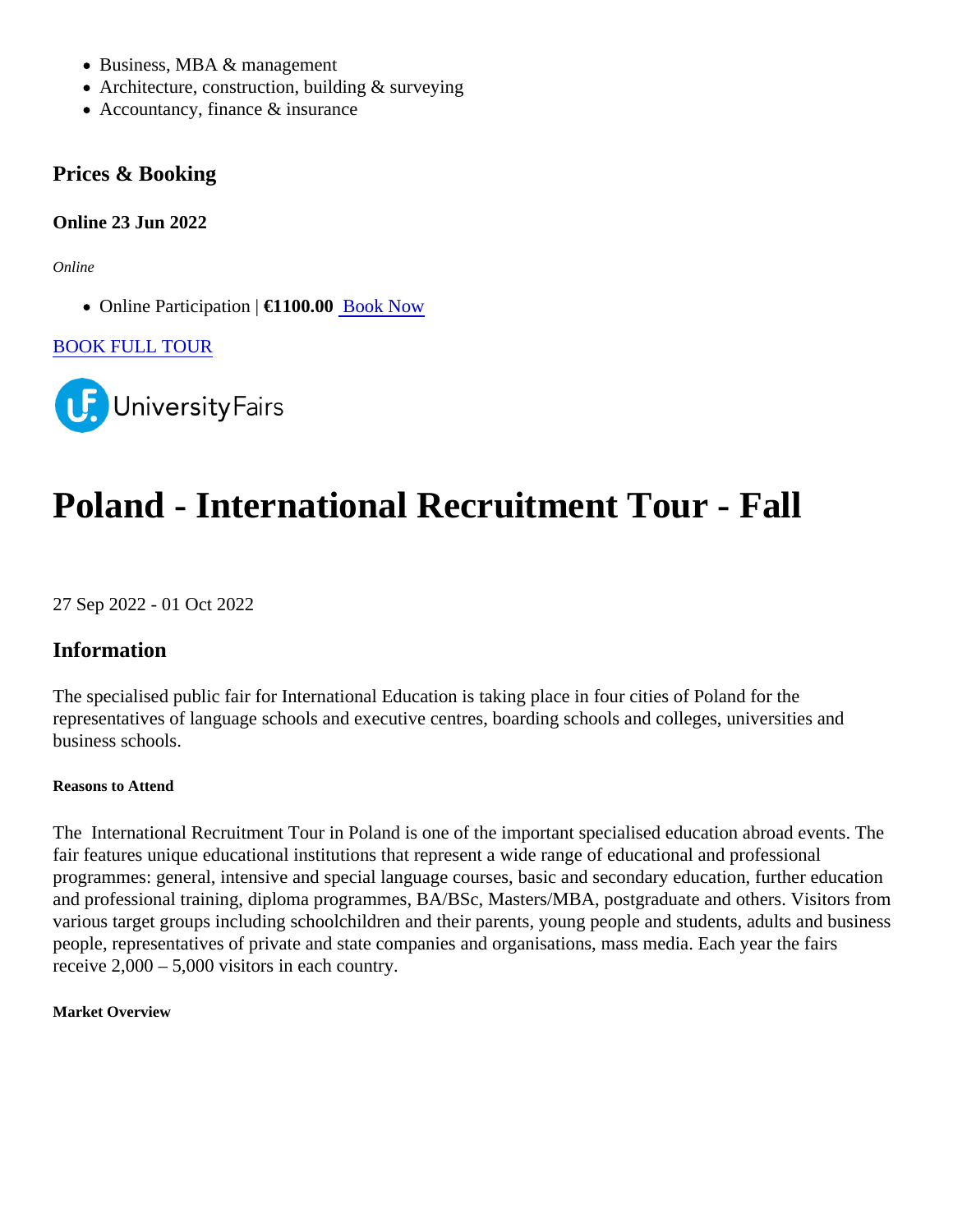More and more students from Poland tend to look for opportunities to gain high-quality international education, professional training and experience. Foreign language courses are becoming increasingly popular amongpeople of different ages and occupations. Every year the number of students going abroad to language schoolsand universities is steadily growing.

Poland has a long tradition of providing high-quality education. For young people, it is a vibrant and international environment with the possibility to make use of the latest developments in different study fields, which makes the region an attractive place for living and studying.

The fairs are free to access by the public, allowing visitors to get acquainted with the student fair's participants; their courses and programmes and to take enrolments. On the other hand, education providers have the opportunity to meet and support their education agents, the Baltic Council and to establish new contacts.

The success of this fair is based on the qualitative service and professionalism of the organizers combined with a broad promotion campaign providing return of investments for the fair's participants.

During the last several years Poland has become more attractive for education providers from all over the world. This is not a casual interest, but a developing tendency proving that the potential and demand for the educational industry abroad in the country is very high.

The potential for the development of the education industry abroad is very high in Poland and the demand for quality programmes will continue to grow.

## **Visitor numbers :**

## **Krakow TBC**

| <b>Primary School</b>                     |     |                             | 1% Undergraduate 40% Professional Training 1% |               |
|-------------------------------------------|-----|-----------------------------|-----------------------------------------------|---------------|
| <b>High School</b>                        |     | 20% Postgraduate 3% Careers |                                               | $\frac{0}{0}$ |
| <b>Further / Vocational 10% Languages</b> |     |                             | <b>20% Other</b>                              | $\frac{0}{0}$ |
| <b>Foundation / Prep</b>                  | .5% |                             |                                               |               |

## **Katowice 1,000**

| <b>Primary School</b>                     | $\%$ |                             | Undergraduate 40% Professional Training 1% |      |
|-------------------------------------------|------|-----------------------------|--------------------------------------------|------|
| <b>High School</b>                        |      | 20% Postgraduate 3% Careers |                                            | $\%$ |
| <b>Further / Vocational 10% Languages</b> |      |                             | <b>20% Other</b>                           | $\%$ |
| <b>Foundation / Prep</b>                  | -5%  |                             |                                            |      |

#### **Wroclav 1,000**

| <b>Primary School</b>                     |     |                             | 1% Undergraduate 40% Professional Training 1% |               |
|-------------------------------------------|-----|-----------------------------|-----------------------------------------------|---------------|
| <b>High School</b>                        |     | 20% Postgraduate 3% Careers |                                               | $\%$          |
| <b>Further / Vocational 10% Languages</b> |     |                             | <b>20% Other</b>                              | $\frac{0}{0}$ |
| <b>Foundation / Prep</b>                  | .5% |                             |                                               |               |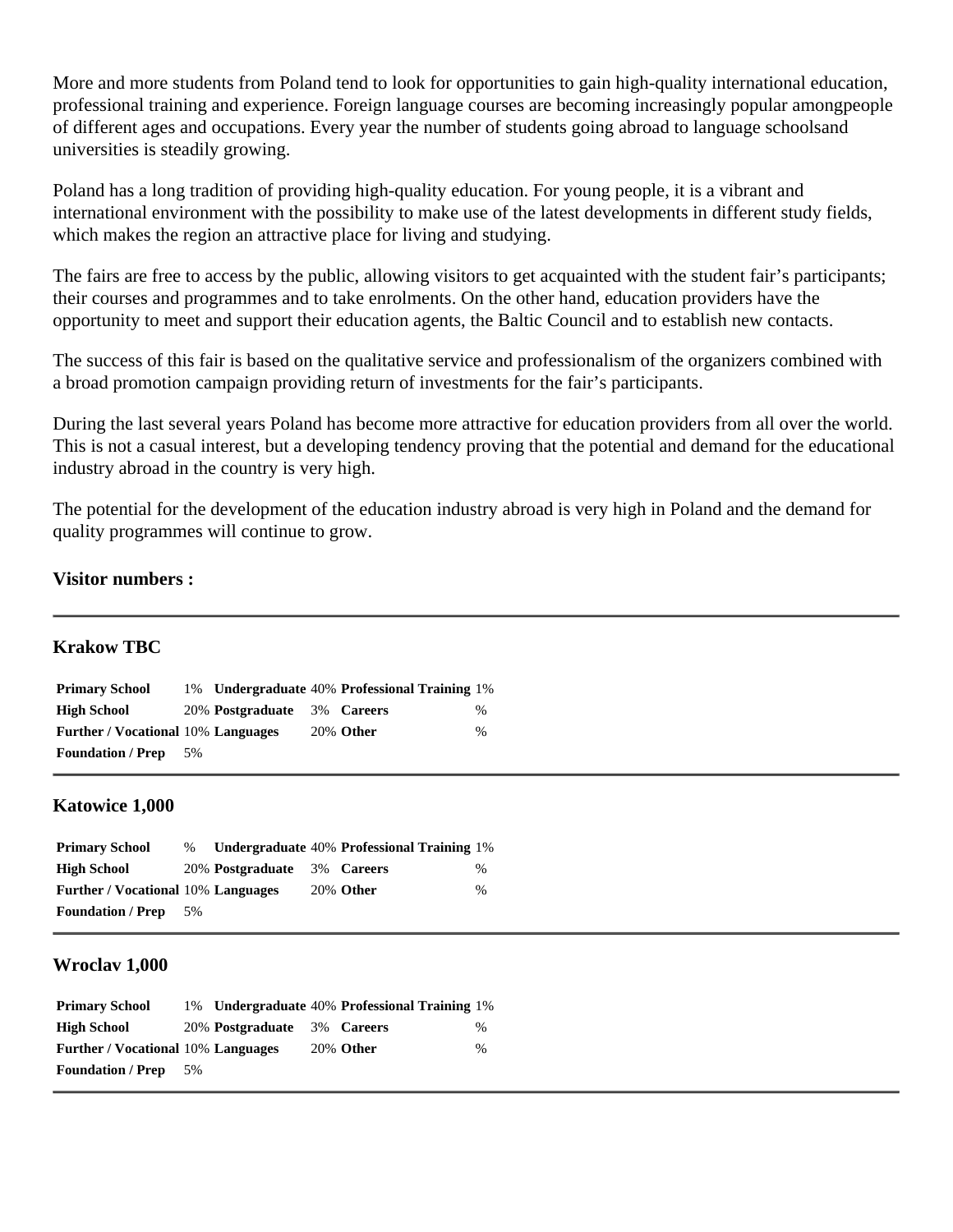## **Warsaw 3,000**

| <b>Primary School</b>                     |       |                             | 1% Undergraduate 40% Professional Training 1% |      |
|-------------------------------------------|-------|-----------------------------|-----------------------------------------------|------|
| <b>High School</b>                        |       | 20% Postgraduate 3% Careers |                                               | $\%$ |
| <b>Further / Vocational 10% Languages</b> |       |                             | <b>20% Other</b>                              | $\%$ |
| <b>Foundation / Prep</b>                  | $5\%$ |                             |                                               |      |

# **Exhibitors**

#### **Who should attend**

Universities Summer schools Professional bodies Primary schools Language schools Hotel management schools Funding & scholarship providers Colleges Business schools Boarding schools

## Levels & amp Subjects

#### **Academic Levels**

- Professional training
- Language learning
- Primary education (boarding)
- Secondary education (boarding)
- Further education & vocational
- Foundation (Preparatory)
- Undergraduate (Bachelors)
- Postgraduate (Masters, MBA, LLM, Dip, PhD)

#### **Subject Areas**

- Visual & creative arts
- Tourism, leisure & hospitality
- Social science
- Science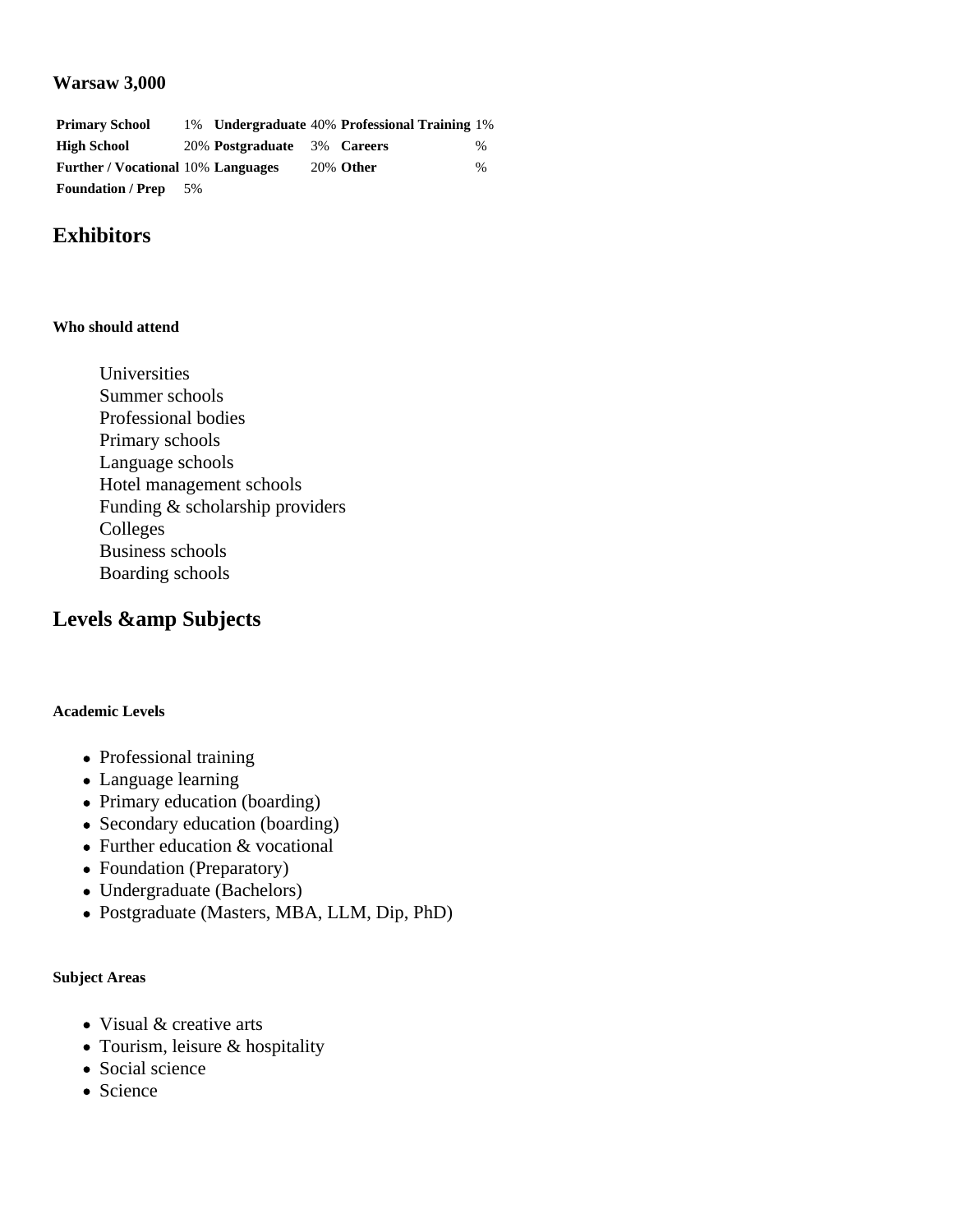- Retailing & marketing
- Mathematics
- Law & LLM
- Languages
- Humanities
- Health & medicine
- Engineering
- Education & teaching
- Economics
- Computer science & IT
- Business, MBA & management
- Architecture, construction, building & surveying
- Accountancy, finance & insurance

# Prices & Booking

## SPECIAL OFFERS ON THIS FAIR

EARLY BIRD 10% until 30-06-2022

## Krakow 27 Sep 2022

Park Inn Radisson

. Working Space / Online Participation (1690.00€1521 [Book Now](https://universityfairs.com/fair/poland-international-recruitment-tour-fall?date=12894#booking)

## Katowice 28 Sep 2022

Novotel Katowice Centrum

• Working Space / Online Participation (1690.00€1521 [Book Now](https://universityfairs.com/fair/poland-international-recruitment-tour-fall?date=12895#booking)

## Wroclav 29 Sep 2022

## Hotel Mercure Wroclav Centrum

• Working Space / Online Participation (1690.00€1521 [Book Now](https://universityfairs.com/fair/poland-international-recruitment-tour-fall?date=12893#booking)

Warsaw 01 Oct 2022

## Radisson Blu Sobieski

• Working Space / Online Participation (  $\equiv$  1690.00€1521 [Book Now](https://universityfairs.com/fair/poland-international-recruitment-tour-fall?date=12891#booking)

## [BOOK FULL TOUR](https://universityfairs.com/bookTour?id=12631)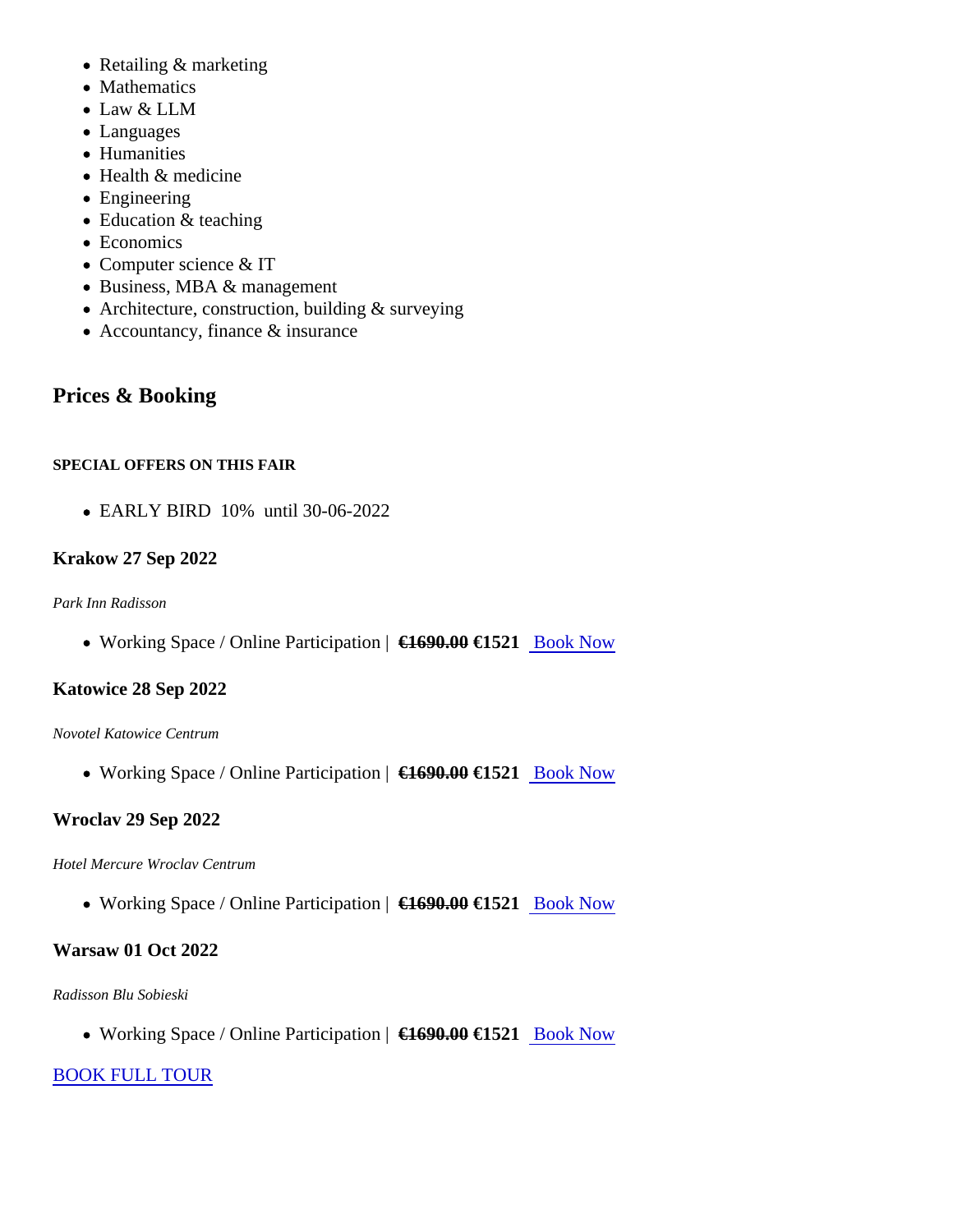

# **Studyrama International Education & Career Fair - Paris - Fall**

08 Oct 2022

## **Information**

The Studyrama International Education Fair Paris aims to help students find an international education and/or career path abroad. The International Education and Career Fair also aims to represent a substantial number of industry sectors for prospective employees to investigate different career paths. The objective of the event is to develop a dynamic continuum of the various opportunities available in the sectors for students and young professionals with all levels of experience.

### **Reasons to Attend**

This not to be missed event addresses French students at the undergraduate or graduate level as well as students from abroad who wish to find information on an international curriculum. It is also directed towards young graduates and the currently employed who would like to give their career a more international dimension.

### **Market Overview**

Each year, more than 47,000 French students take degrees in non-native European Union countries. France has a population of 62.9 million with a per capita GDP of US \$31,096 and is the third-largest economy in Europe after Germany and the UK. French higher education has a long tradition of openness and accessibility\*. The national government devotes 20 percent of its annual budget to education. Fees for both French and international students are kept very low to persuade students to stay in education as long as possible. There are about 190,000 international students, from all over the world, currently enrolled in French higher education.

### **Fair Outline**

Among the present institutions: Prestigious schools and French universities, European establishments (German, Swiss, Spanish, English, Belgian), North American establishments (American and Canadian universities), Australian establishments, and a Language Pavillon offering linguistic travel with language courses abroad.

### **The international mobility/living abroad area**

-A number of French and European institutions will be available for consultation and international recruitment firms.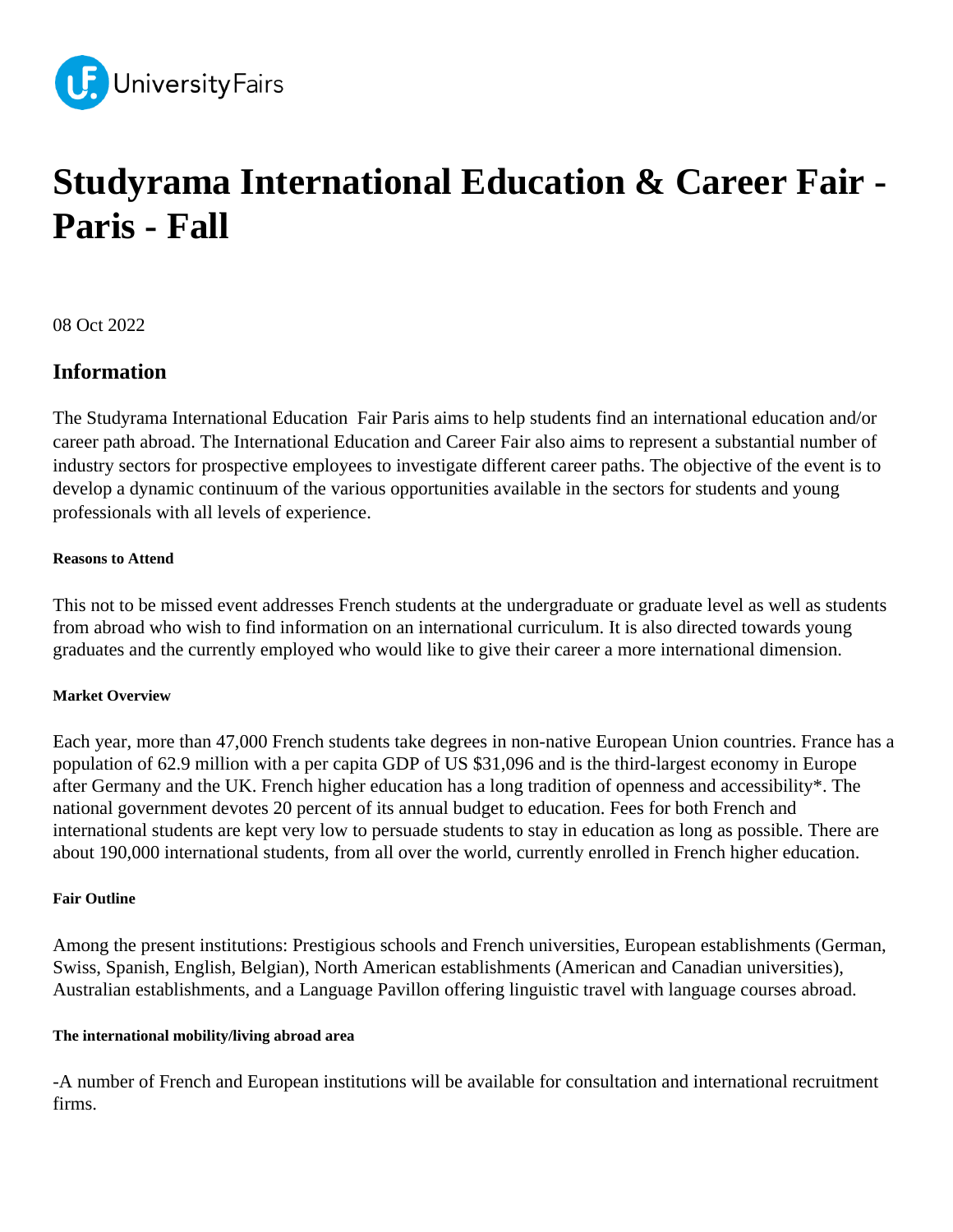-International mobility agencies will be present to give advice and information to visitors looking to move abroad.

Visitors are attracted to the wide range of exhibitors and services provided by the fair including a bookshop with specialised works on living and studying abroad. Conferences and lectures will be held throughout the day to offer a broad spectrum of employment options from various industry sectors and the new tendencies in recruitment. Visitors will also receive copies of "The Official Studyrama Guide to International Education", which will be given out at the international guide desk at the front of the fair.

This fair is the pre-eminent way for skill and opportunity to join together in a functional environment. This is a great opportunity to promote your services and to enrol students and graduates.

\*Sourced from Education New Zealand and EU figures on cross-border study.

#### **Further Exhibition Information**

More information about this leading student recruitment exhibition can be found by selecting the tabs below.

### **Visitor numbers :**

#### **Paris 8,700**

| <b>Primary School</b>                     |     |                              | 11% Undergraduate 12% Professional Training 13% |     |
|-------------------------------------------|-----|------------------------------|-------------------------------------------------|-----|
| High School                               |     | 14% Postgraduate 15% Careers |                                                 | 16% |
| <b>Further / Vocational 10% Languages</b> |     |                              | 18% Other                                       | 19% |
| <b>Foundation</b> / Prep                  | 20% |                              |                                                 |     |

## **Exhibitors**

#### **Who should attend**

Business schools Companies (Careers) Funding & scholarship providers Gap year organisations Colleges Boarding schools Education agencies Government bodies Hotel management schools Language schools Professional bodies Publishers Universities Summer schools